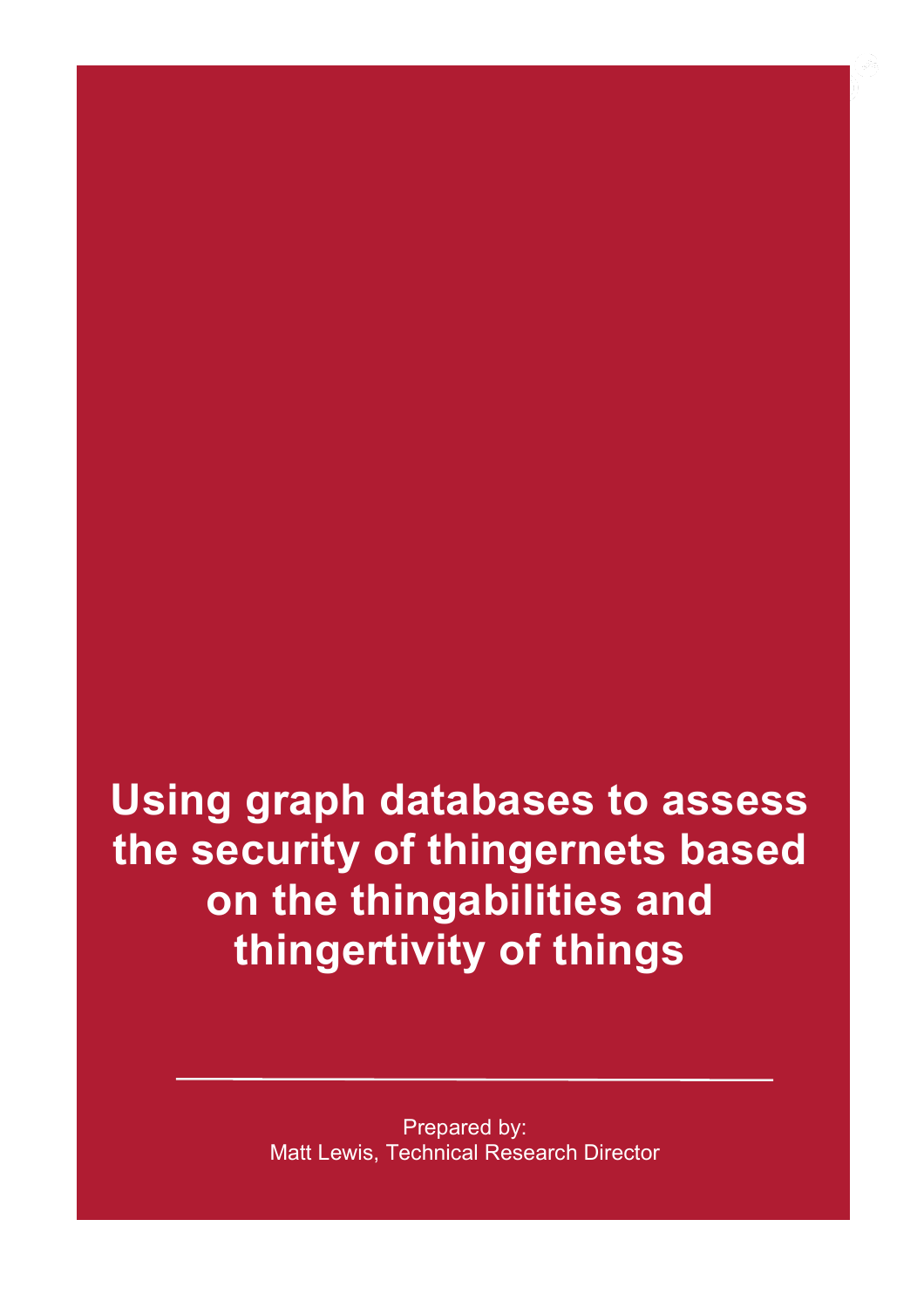## **Table of contents**

| 3. Security properties (thingabilities) of a thing6 |
|-----------------------------------------------------|
|                                                     |
|                                                     |
|                                                     |
|                                                     |
|                                                     |
|                                                     |
|                                                     |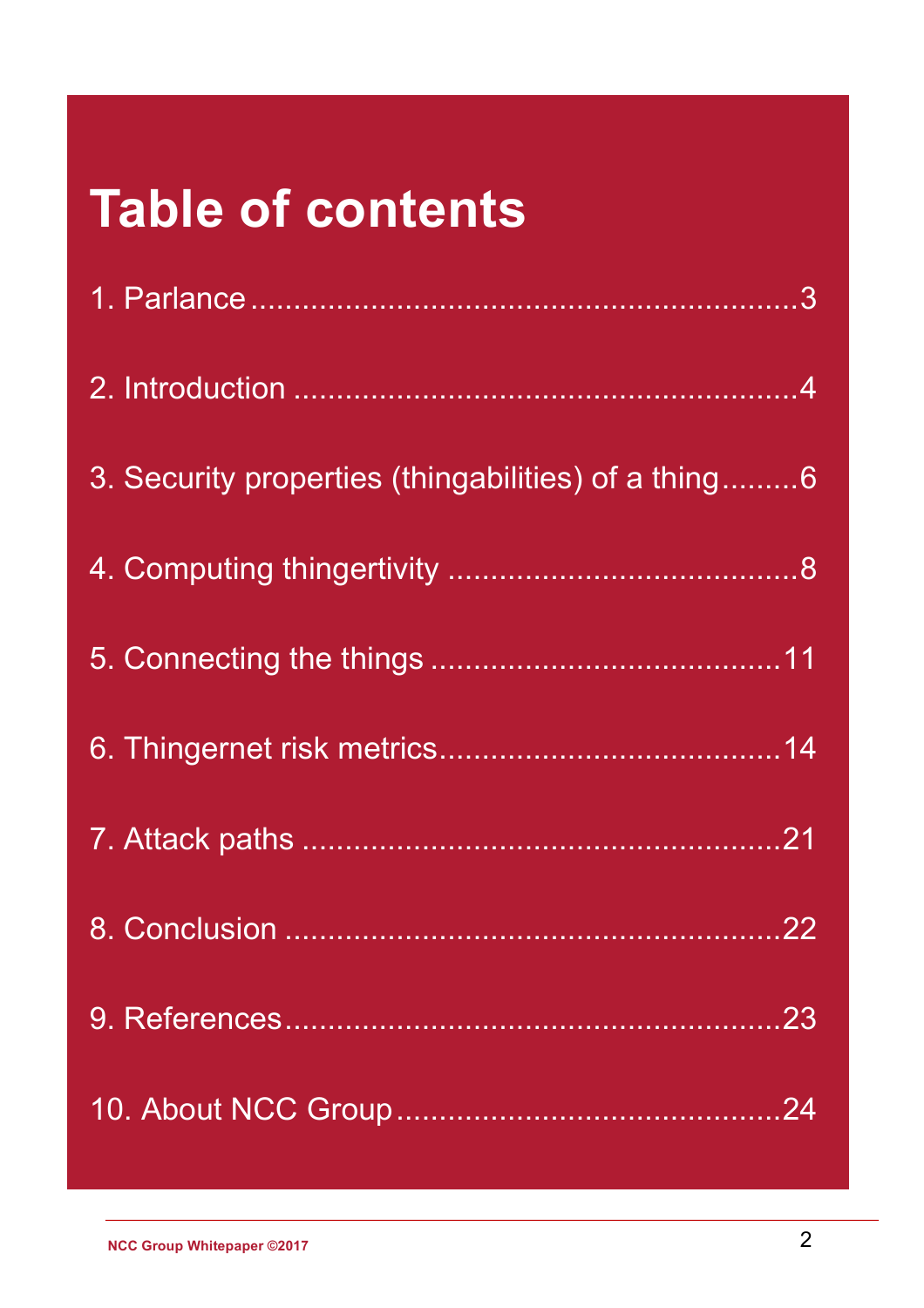## **1. Parlance**

We define the following terms that will be used throughout this whitepaper:

- *Thing* noun an object, typically of inanimate material but in the context of thingernets and how people interact with things, might also include a living sentient being
- *Thingernet* noun a group or system of interconnected things
- *Thingability* noun possession by a thing of the means or skill to do something
- *Thingertivity* noun the capacity of a thing for interconnectivity and communication with other things due to its thingability when deployed within a thingernet
- *Internet of Things (IoT)* noun the interconnection of thingernets via the Internet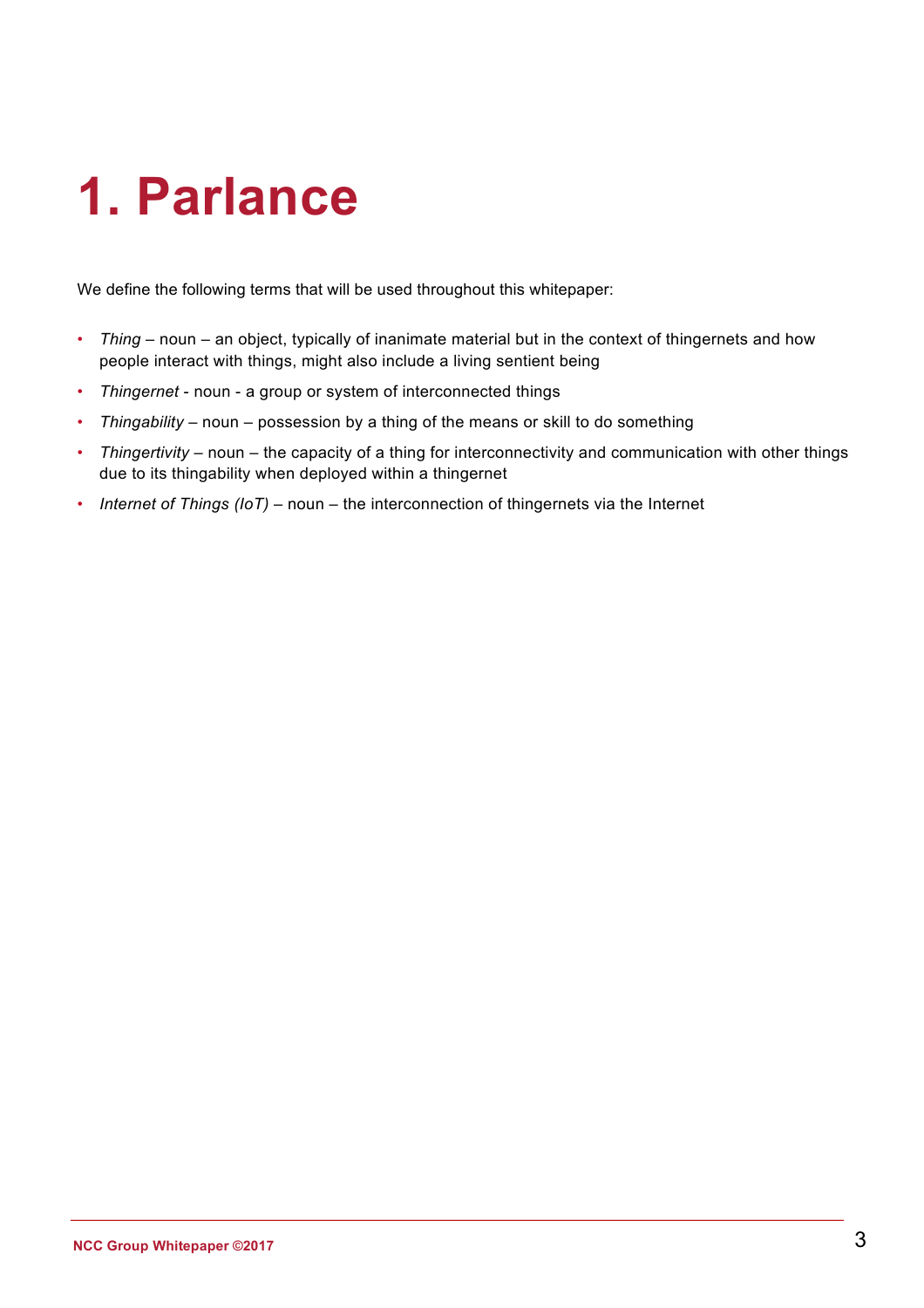## **2. Introduction**

### "Security within the Internet of Things (IoT) is currently below par."

The statement above derives from many observations across our work in IoT (and that of the wider security research community) in addition to a myriad of regular, publicly reported issues and security concerns with IoT devices and their infrastructures. Non-exhaustively, the following common themes surface:

- Some IoT device vendors not following security best practices and/or omitting crucial security controls and features within their devices
- There are a lack of defined and mandated security standards to which IoT devices should adhere
- IoT devices often include insecure default configurations, such as default passwords which aren't changed by their users
- There are commonly missing secure update mechanisms to rectify security flaws in IoT devices that have been found and publicly disclosed
- The unintended consequence of complexity: As and when multiple IoT devices connect to homogenous networks, the potential attack paths and interoperability between devices within those networks grows almost exponentially

In turn, there is scope for a toolkit and method which allows for reasoning about the security of IoT devices and networks.

For this purpose, we set out an approach using graphs and graph databases to understand IoT network complexity and the impact that different devices and their profiles have on the overall security of the underlying network and its associated data.

When considering the security of "things", it helps to define the capability (thingability) of that thing and the connectivity (thingertivity) it offers when connected to networks of things (thingernets[1]).

While, in this paper, we use thing-oriented phraseology for no reason other than whimsy, the aim of this paper is to seriously demonstrate the complexity involved with thingernets. We hope to begin a discussion about possible toolkits and methods that might be used by cyber security practitioners to facilitate IoT security assurance.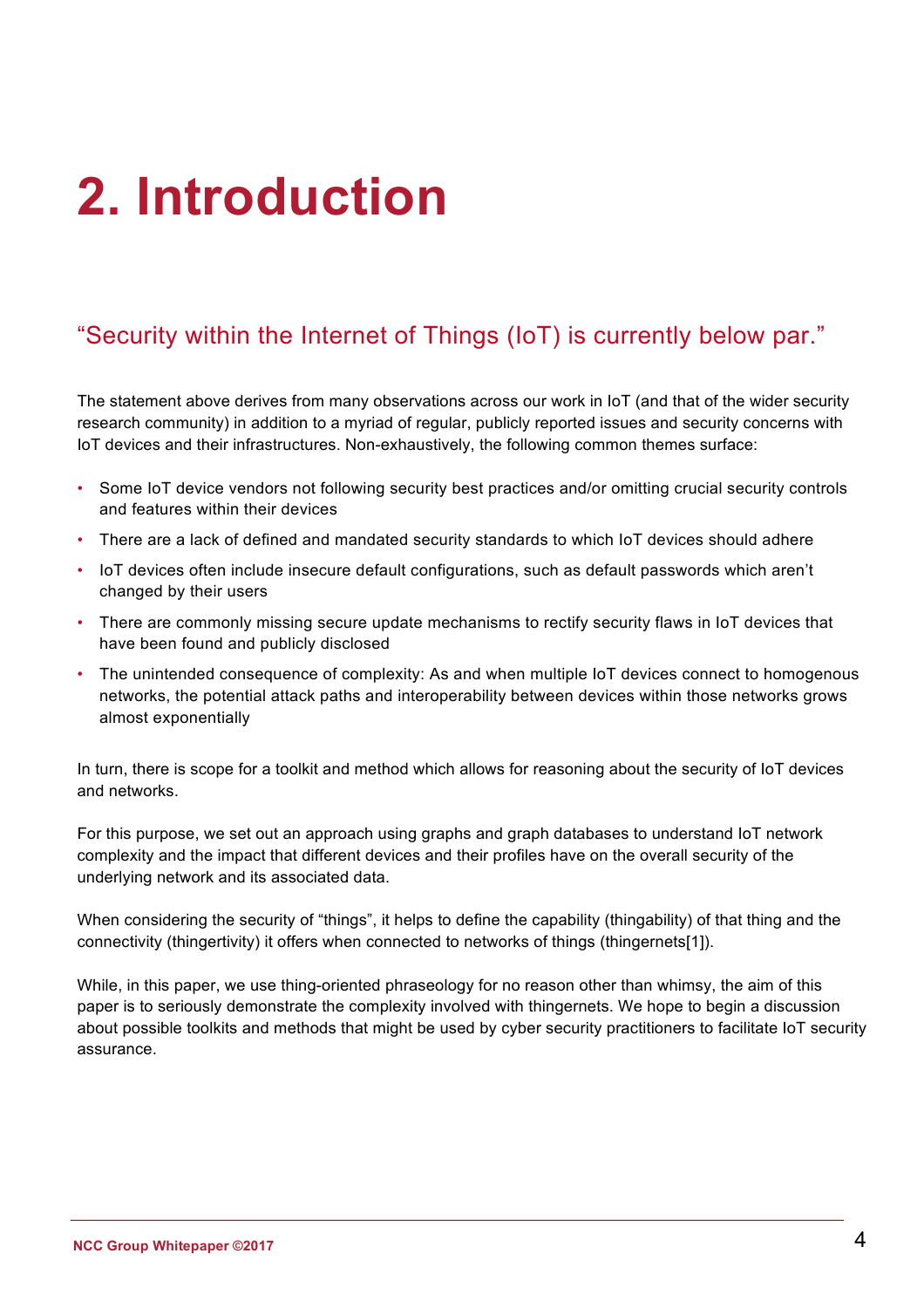### **Who will find this paper useful?**

- IoT device vendors who wish to understand the security impact of their thing when connected to thingernets and how/where that security impact can be reduced
- Thingernet maintainers (e.g. home users and their networks, or enterprise network administrators) looking to achieve a holistic view of a thingernet's security posture and where the core risks lie, especially when adding new things to thingernets
- Penetration testers identifying attack paths within thingernets
- IoT security standardisation workers producing IoT device and network security profile definitions and guidelines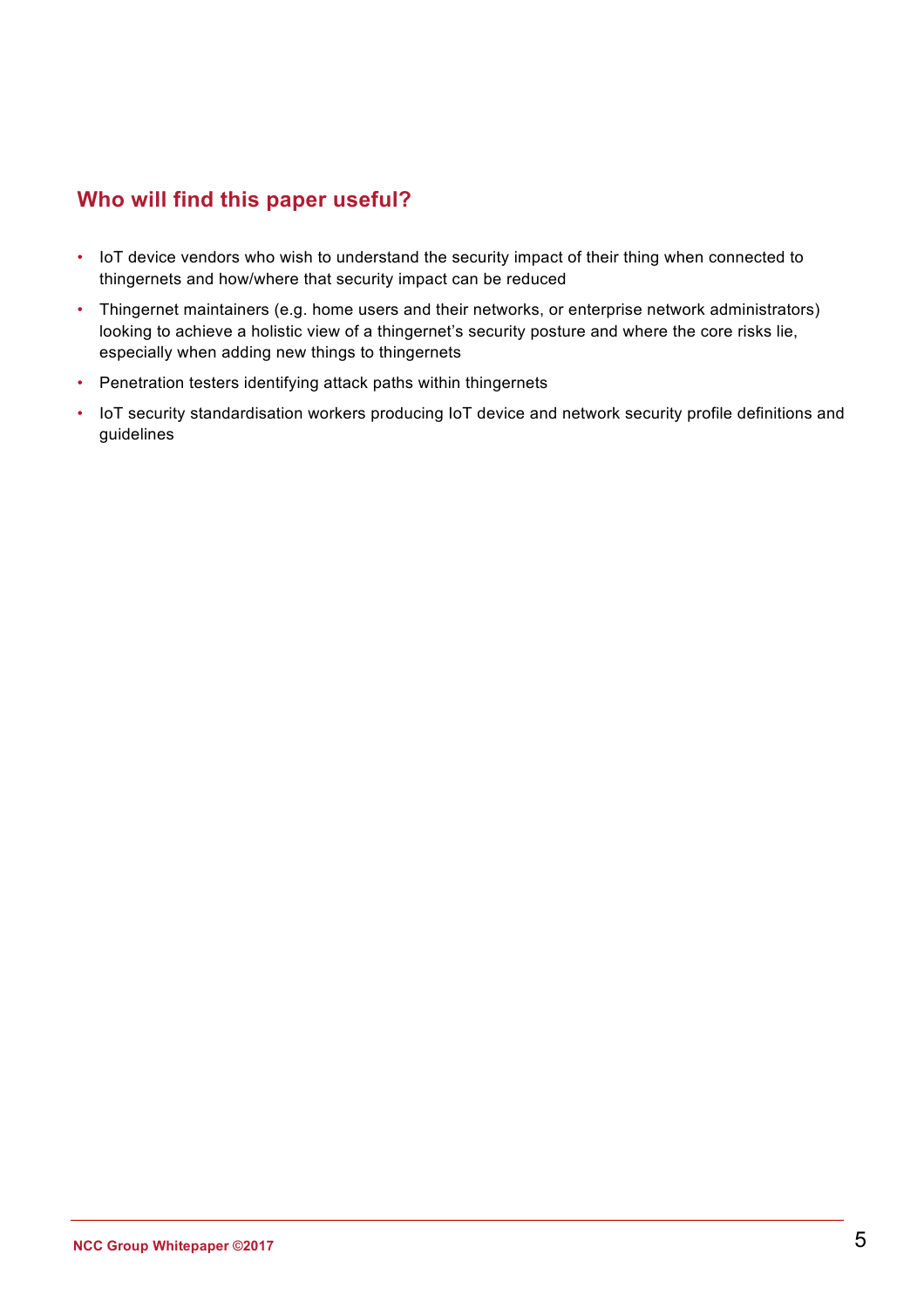# **3. Security properties (thingabilities) of a thing**

Understanding the security properties of a thing allows us to appraise the risk associated with its use.

There are many different properties (and possible values of those properties) that we might want to consider, suppose we capture the following baseline properties of things:

| <b>Property</b>         | <b>Possible Value</b>                                                                                                                                                                                                                | <b>Notes</b>                                                                                                                                                                                                                                                                                              |
|-------------------------|--------------------------------------------------------------------------------------------------------------------------------------------------------------------------------------------------------------------------------------|-----------------------------------------------------------------------------------------------------------------------------------------------------------------------------------------------------------------------------------------------------------------------------------------------------------|
| Name                    | Alphanumeric string                                                                                                                                                                                                                  | A name for the thing, e.g. "internet-connected TV"                                                                                                                                                                                                                                                        |
| Position                | <mobile>   <static></static></mobile>                                                                                                                                                                                                | By this we mean whether the thing is mobile, in that it<br>may physically move within and/or outside of its normal<br>environment (such as an internet-connected toy which<br>might be taken many places by its child owner), or<br>static, meaning the thing remains in situ (such as a<br>home router)  |
|                         |                                                                                                                                                                                                                                      | Mobile things may present more of a security risk given<br>they can connect to untrusted networks or be used in<br>untrusted environments that might result in their<br>compromise                                                                                                                        |
| Encryption              | $<$ Yes>   $<$ No>  <br><configurable></configurable>                                                                                                                                                                                | We capture the encryption at rest property of the thing<br>- either this is enabled, not possible/disabled or is<br>configurable                                                                                                                                                                          |
| Data<br>classification  | <none>   <personal>  <br/><sensitive personal="">  <br/><corporate sensitive="">  <br/><mixed &<br="" business="">Personal&gt;  <br/><government<br>Classified&gt;</government<br></mixed></corporate></sensitive></personal></none> | We need to understand the highest possible<br>classification of data that might be stored within a thing<br>- i.e. personal data, mixed business and personal in<br>the case of Bring Your Own Device (BYOD) mobile<br>devices etc.                                                                       |
| Environmental<br>effect | <none>   <audio>  <br/><visual>   <av>  <br/><heat>   <actuator>  <br/><movement></movement></actuator></heat></av></visual></audio></none>                                                                                          | It is useful to understand the environmental effect of a<br>thing, particularly if there's a safety aspect that needs<br>to be considered. For example, an internet-connected<br>kettle produces heat and steam, while an internet-<br>connected TV has effects on the audio and visual<br>spectrums (AV) |
| Interfaces              | See interface properties<br>below                                                                                                                                                                                                    | Things may have one or more interfaces, which allow<br>for interconnectivity with other things and thingernets                                                                                                                                                                                            |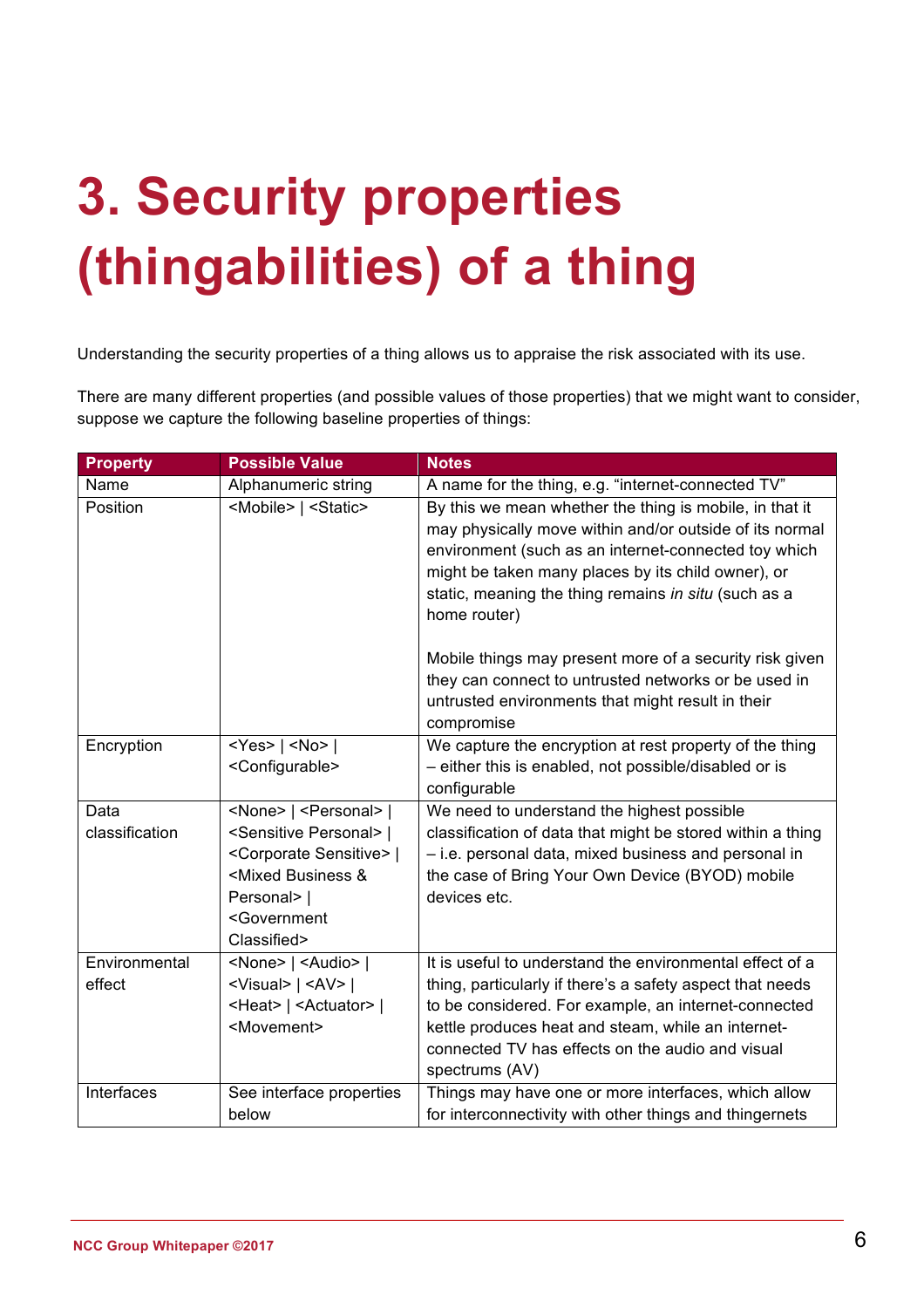### **Properties of a thing's interface**

We capture the following baseline properties for each interface that a thing may possess:

| <b>Property</b>  | <b>Possible Value</b>                   | <b>Notes</b>                                              |
|------------------|-----------------------------------------|-----------------------------------------------------------|
| Name             | Alphanumeric string                     | A name for the interface, e.g. "WiFi"                     |
| Connection type  | <wired>   <wireless></wireless></wired> | Whether the interface is wired or wireless                |
| Authentication   | $<$ Yes>   $<$ No>                      | Whether the interface offers authentication (such as      |
|                  | <configurable></configurable>           | username/password/keys/certificates etc.)                 |
| <b>Direction</b> | $<$ TX>   <rx>   <txrx></txrx></rx>     | The direction of data flow through the interface, i.e.    |
|                  |                                         | transmit (TX), receive (TX) or both (TXRX)                |
| Protocol         | Alphanumeric string                     | This is the baseline transport protocol for the interface |
|                  |                                         | - suppose the interface is "WiFi", then the baseline      |
|                  |                                         | protocol would be 802.11                                  |
| Crypto           | $<$ Yes>   $<$ No>                      | Whether there's any encryption on the data transport      |
|                  | <configurable></configurable>           | layer                                                     |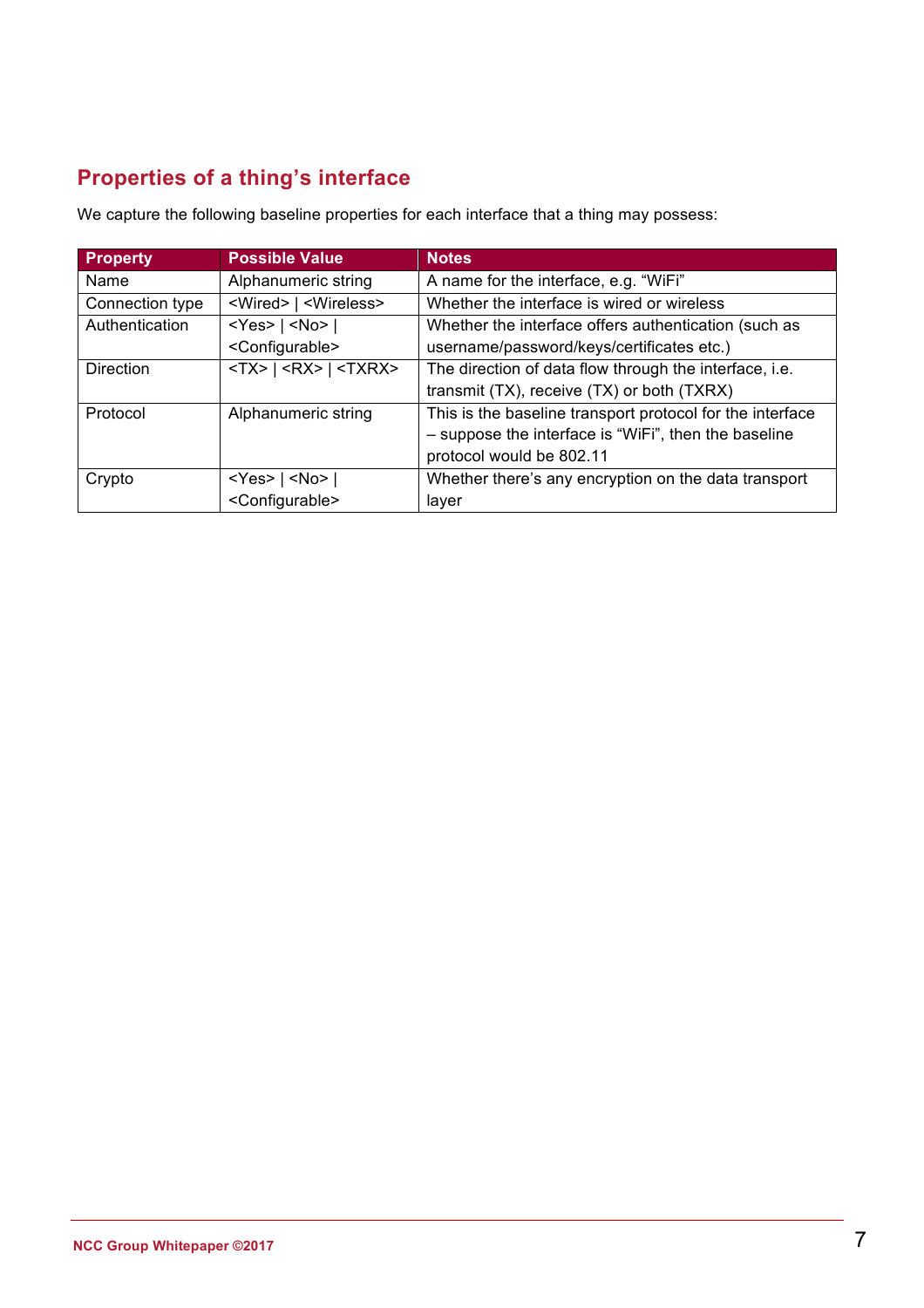# **4. Computing thingertivity**

Having defined the thingabilities of things, we are able to begin looking at the permutations of their interconnections within a thingernet. For this purpose, we will use a graph database (*neo4j*[2]) which will allow us to visualise thingernets and query properties of things, their thingabilities and thingertivity.

### **Data structure for things**

To automate the graphing of thingernets we first define an appropriate data structure to describe the thingabilities of our things. For this purpose, we use Javascript Object Notation (JSON) and, as an example, the following JSON describes the thingability of an internet-connected Teddy Bear using the property values defined in the previous section:

```
{"thing":[
     {
         "name" : "Teddybear",
         "position" : "Mobile",
         "encryption" : "No",
         "data" : "Sensitive",
         "effect" : "Audio",
         "interfaces" : [
         {
             "interface" : "Bluetooth",
             "conntype" : "Wireless",
             "auth" : "No",
            "direction" : "TXRX",
             "protocol" : "Bluetooth",
             "crypto" : "Yes"
         },
\{ "interface" : "Speaker",
             "conntype" : "Wireless",
             "auth" : "No",
            "direction" : "TX",
             "protocol" : "Sound",
             "crypto" : "No"
         },
         {
             "interface" : "Microphone",
             "conntype" : "Wireless",
             "auth" : "No",
             "direction" : "RX",
             "protocol" : "Sound",
             "crypto" : "No"
 }
 ]
     }
     ]
}
```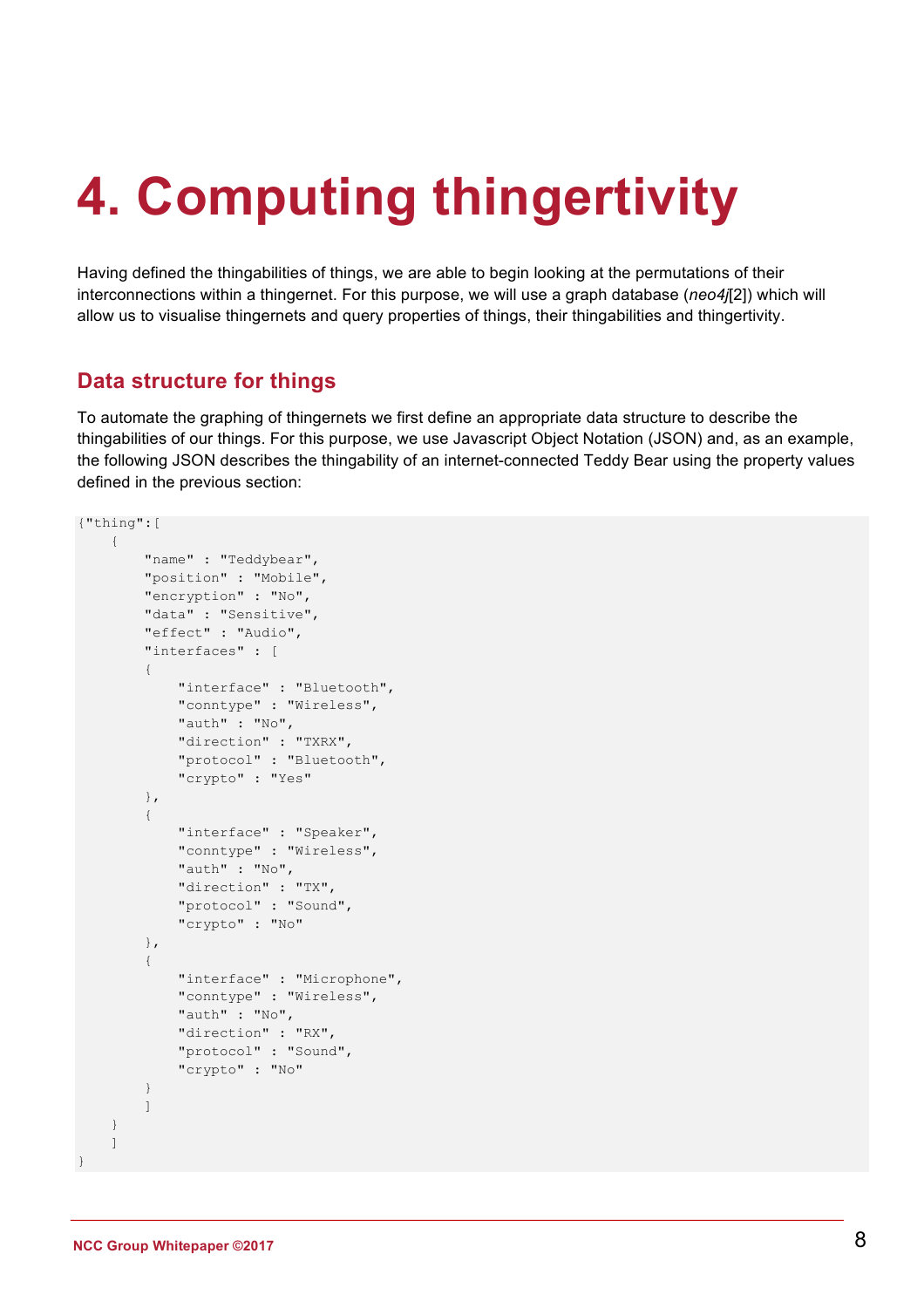In the example above, we describe our Teddy Bear - which is an internet-connected toy that allows children to speak questions into a microphone on the Teddy Bear.

The device connects via Bluetooth to an app running on a mobile device, which then connects to the internet to retrieve an answer to the question. After this, the question's answer is spoken back to the child via a loudspeaker within the Teddy Bear. This process is invisible to the child, and they are led to believe that the Teddy Bear is real and actually conversing with them.

For the Teddy Bear, we define its thingabilities as:

- Mobile: The toy can be moved around and outside of its normal environment
- Unencrypted: There's limited data storage in the toy but no mechanism to encrypt it at rest
- Sensitive in nature: Children may speak personal and/or sensitive information into the toy
- Audio-effecting: The toy listens (microphone) and speaks (loudspeaker), thus its environmental effect is audio (sound)

We then define three interfaces for the Teddy Bear:

- Bluetooth: This is a bi-directional link between the toy and a mobile handset used to send queries and receive responses. It is wireless and encrypted in transport but has no authentication (no Bluetooth pin pairing)
- Loudspeaker: This is wireless (audio) in transmission direction only. There is no authentication or encryption since it is audio (can be eavesdropped), thus we denote its protocol as 'Sound'
- Microphone: This is wireless (audio) in receive mode direction only. There is no authentication or encryption since it is audio (can be eavesdropped), thus again we denote its protocol as 'Sound'

Note that for our graphical model we also model people - classified as a Person - as things, since they physically interact with other things, such as pushing buttons on devices or speaking commands.

Similarly, from a data received perspective, people can hear audio and see visual feedback from devices. Our Person thing and thingability therefore looks like:

```
{"thing":[
         {
                   "name" : "Person",
                   "position" : "Mobile",
                   "encryption" : "Yes",
                   "data" : "All",
                   "effect" : "All",
                   "interfaces" : [
\left\{ \begin{array}{cc} 0 & 0 & 0 \\ 0 & 0 & 0 \\ 0 & 0 & 0 \\ 0 & 0 & 0 \\ 0 & 0 & 0 \\ 0 & 0 & 0 \\ 0 & 0 & 0 \\ 0 & 0 & 0 \\ 0 & 0 & 0 \\ 0 & 0 & 0 \\ 0 & 0 & 0 \\ 0 & 0 & 0 \\ 0 & 0 & 0 & 0 \\ 0 & 0 & 0 & 0 \\ 0 & 0 & 0 & 0 \\ 0 & 0 & 0 & 0 & 0 \\ 0 & 0 & 0 & 0 & 0 \\ 0 & 0 & 0 & 0 & 0 \\ 0 & 0 & 0 & 0 & 0 \\ 0 & 0 "interface" : "Speaker",
                             "conntype" : "Wireless",
                            "auth" : "No",
                            "direction" : "TX",
                             "protocol" : "Sound",
                             "crypto" : "No"
```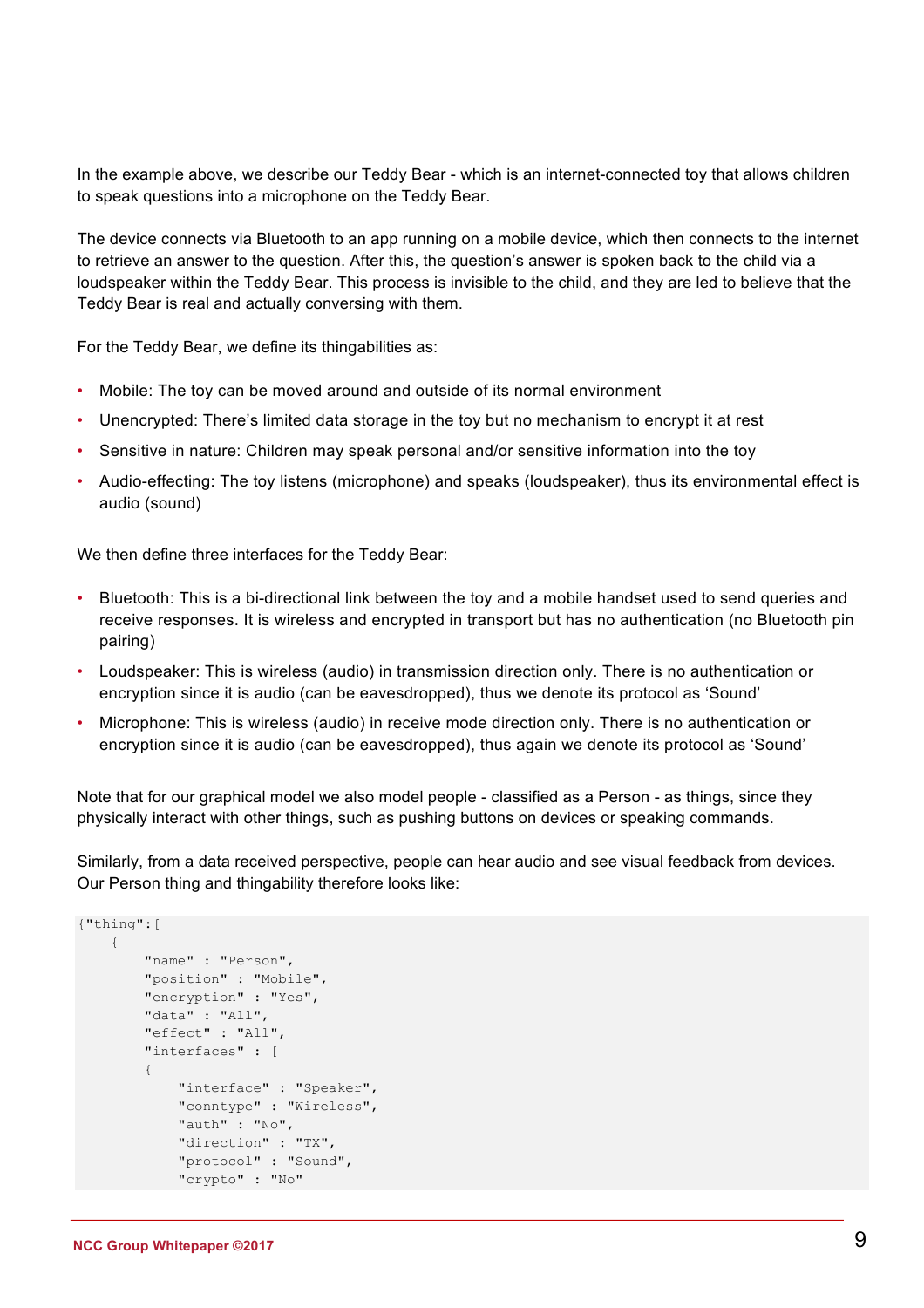```
 },
          {
              "interface" : "Microphone",
              "conntype" : "Wireless",
              "auth" : "No",
              "direction" : "RX",
              "protocol" : "Sound",
              "crypto" : "No"
         }
         ]
     }
     ]
}
```
A Person is mobile and we say that they are encrypted so far as that they can store secrets within their minds. However, they potentially store all manner of sensitive data.

In the example above, we provide a person with just two interfaces - a microphone and a speaker - to represent hearing and speech, respectively. We could add other interfaces to represent vision and touch (physical button pressing, for example) but, for brevity, we omit these.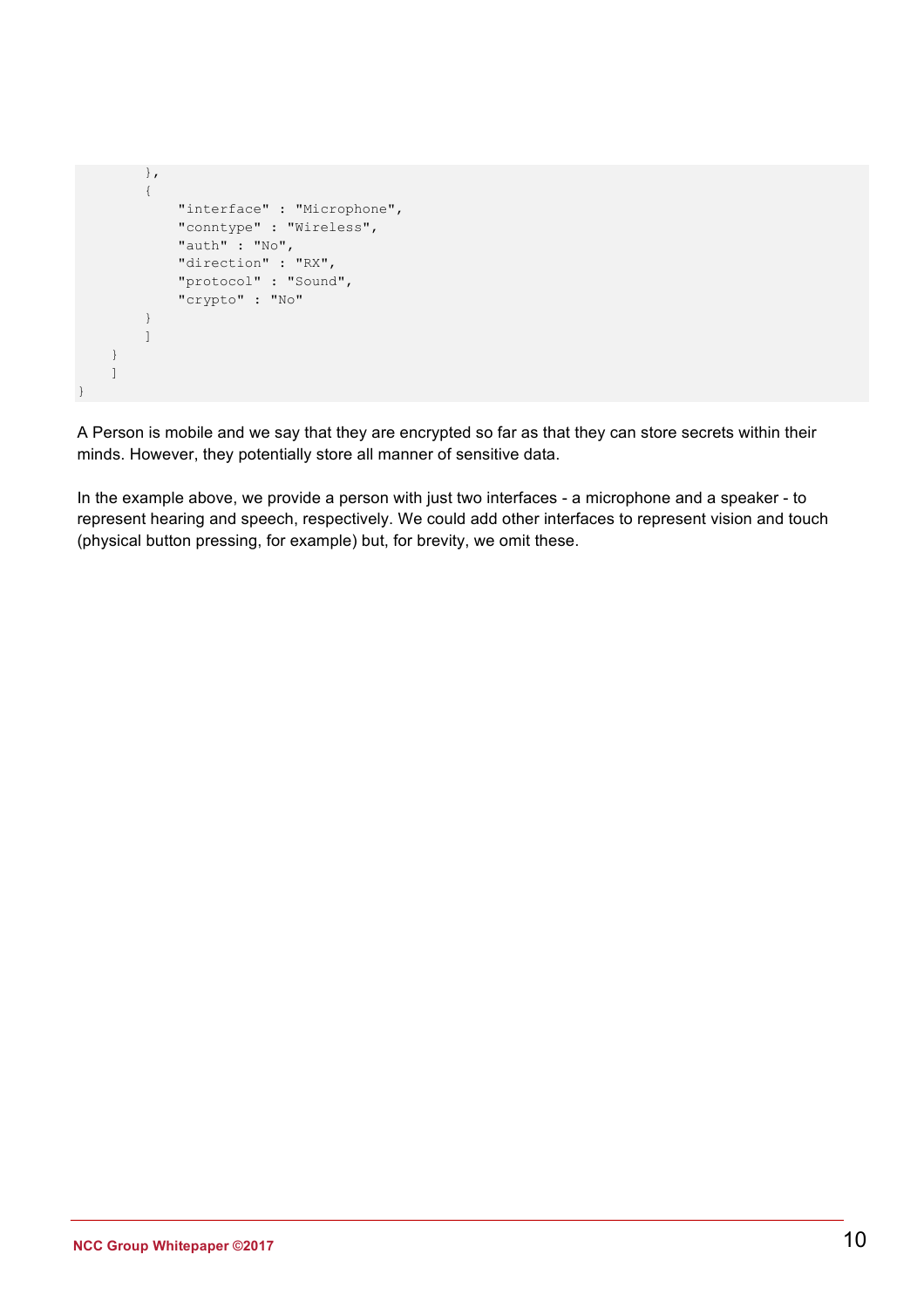# **5. Connecting the things**

Now that we know the thingabilities and interfaces of things, we can automate the possibilities of their interconnectivity. For example, if two things have the same interface which supports the same protocol, and both link bi-directionally, then we can automatically graph a relationship between those two things via the respective protocol.

Similarly, we can marry mutually inclusive supported protocols, such as the 'Sound' protocol, between a microphone and a loudspeaker and vice-versa, while the same protocol on two devices in receive and transmit modes can be directionally-connected. Ultimately, this will allow us to produce a directed graph representing the data flows within a thingernet.

Given an arbitrary number of things, defined according to the JSON structure above, we use a Python script[3] to automate generation of the thingernet. In our example, the output is cypher code[4] – the code used by *neo4j* to define nodes and their relationships.

In a first, simple example, suppose we define four things in our thingernet representing a likely home network: a Home Router[5], a Laptop[6], an internet-connected Teddy Bear[7] and a Person[8].

By running the script, we get the following cypher code output which can be pushed to *neo4j* to produce the respective graph:

```
CREATE (HomeRouter:Thing {name:'HomeRouter', position:'Static', encryption:'No', 
data:'Personal', effect:'None'})
CREATE (Person:Thing {name:'Person', position:'Mobile', encryption:'Yes', data:'All', 
effect:'All'})
CREATE (Laptop:Thing {name:'Laptop', position:'Mobile', encryption:'Yes', data:'Mixed', 
effect:'AV'})
CREATE (Teddybear:Thing {name:'Teddybear', position:'Mobile', encryption:'No', 
data:'Sensitive', effect:'Audio'})
CREATE (HomeRouter)-[:Ethernet {conntype: 'Wired', auth: 'No', crypto: 'No'}]->(Laptop)
CREATE (HomeRouter)-[:WiFi {conntype: 'Wireless', auth: 'Configurable', crypto: 'No'}]-
>(Laptop)
CREATE (Person)-[:Sound {conntype: 'Wireless', auth: 'No', crypto: 'No'}]->(Laptop)
CREATE (Person)-[:Sound {conntype: 'Wireless', auth: 'No', crypto: 'No'}]->(Teddybear)
CREATE (Laptop)-[:WiFi {conntype: 'Wireless', auth: 'Yes', crypto: 'No'}]->(HomeRouter)
CREATE (Laptop)-[:Ethernet {conntype: 'Wired', auth: 'No', crypto: 'No'}]->(HomeRouter)
CREATE (Laptop)-[:Sound {conntype: 'Wireless', auth: 'No', crypto: 'No'}]->(Person)
CREATE (Laptop)-[:Bluetooth {conntype: 'Wireless', auth: 'Configurable', crypto: 'Yes'}]-
>(Teddybear)
CREATE (Laptop)-[:Sound {conntype: 'Wireless', auth: 'No', crypto: 'No'}]->(Teddybear)
CREATE (Teddybear)-[:Sound {conntype: 'Wireless', auth: 'No', crypto: 'No'}]->(Person)
CREATE (Teddybear)-[:Sound {conntype: 'Wireless', auth: 'No', crypto: 'No'}]->(Laptop)
CREATE (Teddybear)-[:Bluetooth {conntype: 'Wireless', auth: 'No', crypto: 'Yes'}]->(Laptop)
```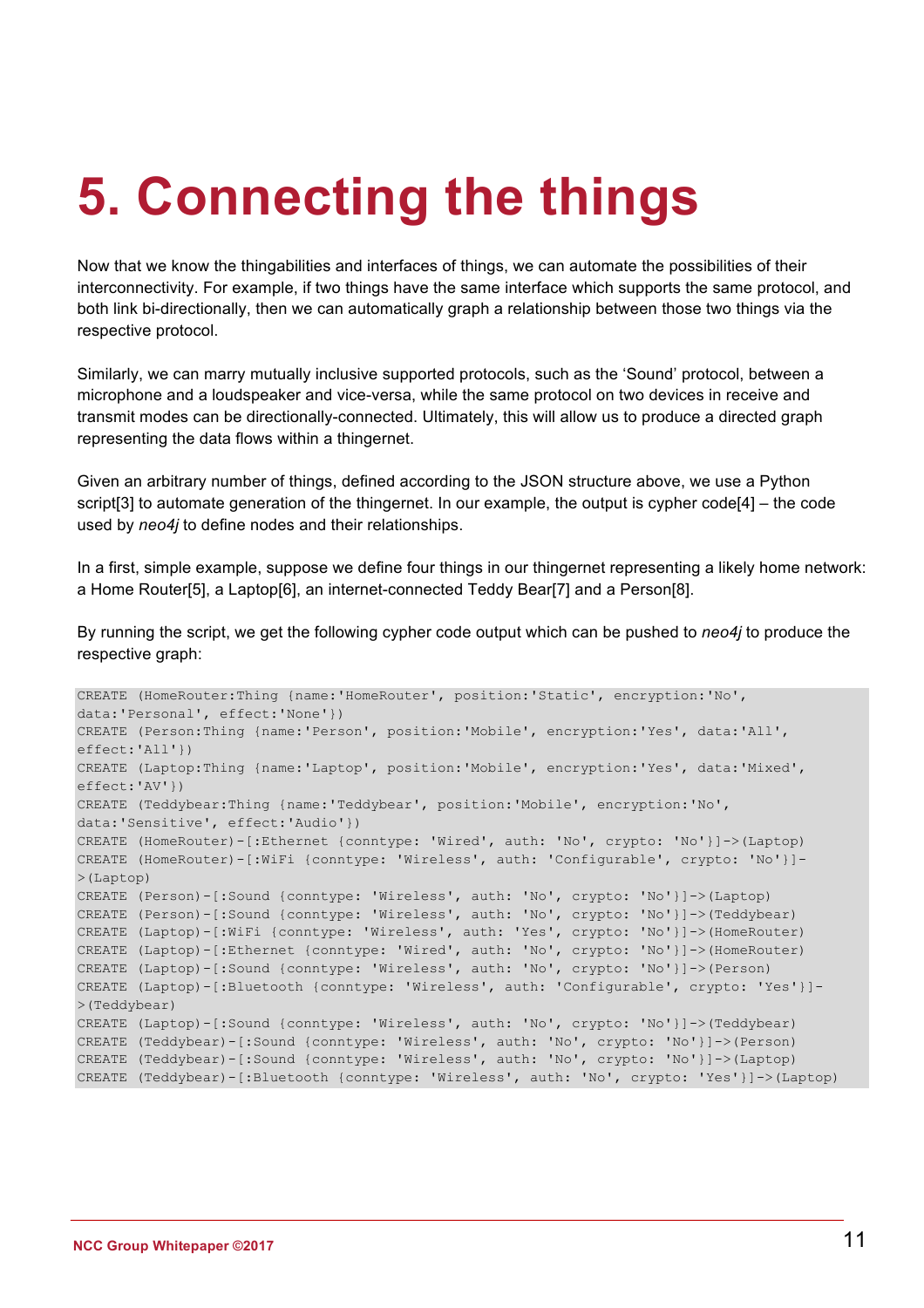The resultant graph is illustrated below:



*Figure 1 - Thingertivity of our simple thingernet*

This simple graph of our thingernet shows all possible communication paths and protocol interactions. In addition, what's hidden from view but captured within the graph are the thingabilities of each thing and the various properties across all thingertivity.

### **Querying the thingernet**

Now that we have created our thingernet graph with edges (thingertivity), we are able to query it and its properties (thingabilities) to answer security-related questions.

Suppose we want to query the simple graph above for all things that are mobile and that do not have encryption at rest:

```
MATCH (t:Thing {position:"Mobile", encryption:"No"}) RETURN t
```
We get one result, which is the Teddy Bear:

| Nο        |
|-----------|
| Sensitive |
| Audio     |
| Teddybear |
| Mobile    |
|           |

Suppose we want to find out the number of protocols (protocol cardinality) of the thingernet:

MATCH (thing)- $[r]$ -() RETURN DISTINCT type(r)

We get 4 discrete protocols: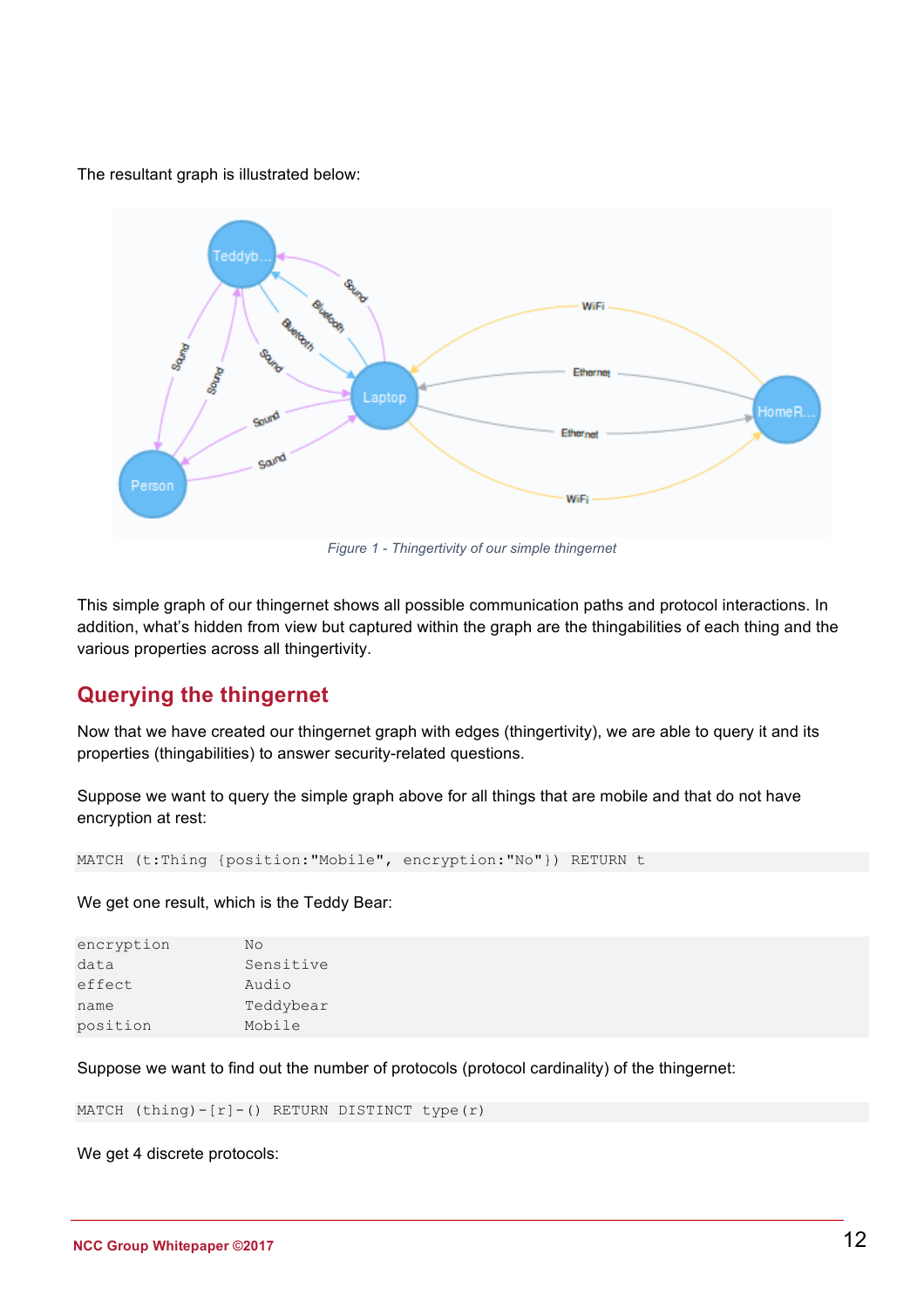Ethernet WiFi Sound Bluetooth

To get the shortest path between the Home Router and the Teddy Bear we can use:

```
MATCH (t1:Thing {name:"HomeRouter"}), (t2:Thing {name:"Teddybear"}), p = 
shortestPath((t1)-[*]-(t2)) RETURN p
```


*Figure 2 - Shortest path between Home Router and Teddy Bear*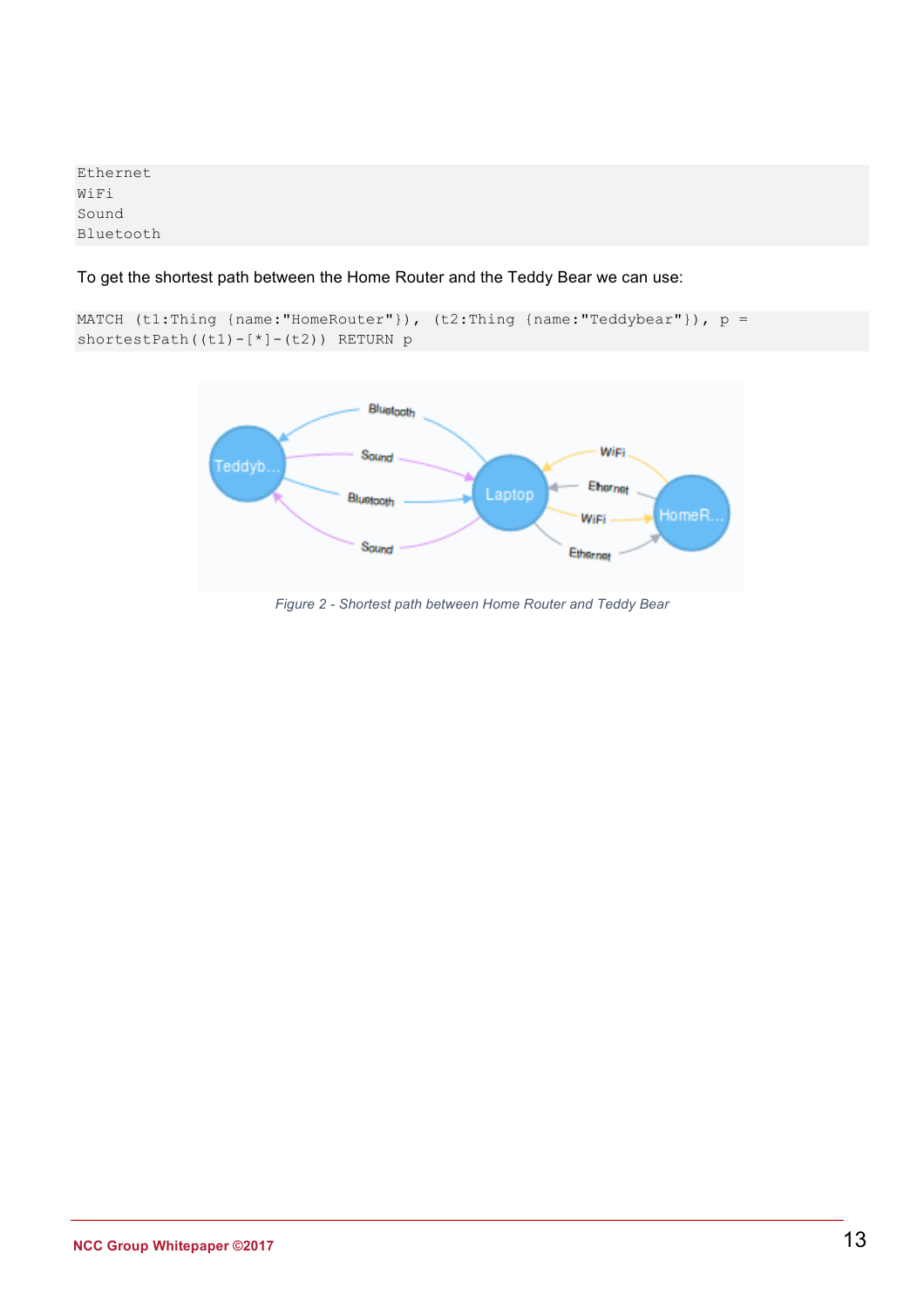# **6. Thingernet risk metrics**

The example above is trivial but serves to show the useful application of graph databases to our reasoning and understanding of thingernet risk and complexity. In the proceeding examples, we will use a more complicated thingernet comprising[9]:

- Home Router
- Internet-connected Teddy Bear
- Internet-connected TV
- Laptop
- Smartphone
- Digital Assistant
- **USB Stick**
- Person

We see that the resultant graph (below) appears messy and is not necessarily useful in its graphical form. However, we show how the graph nature of the thingernet, and our ability to query it, allows for various risk metrics to be defined that might allow us to reason about the security of the thingernet.



*Figure 3 - Few devices, yet complicated thingernet*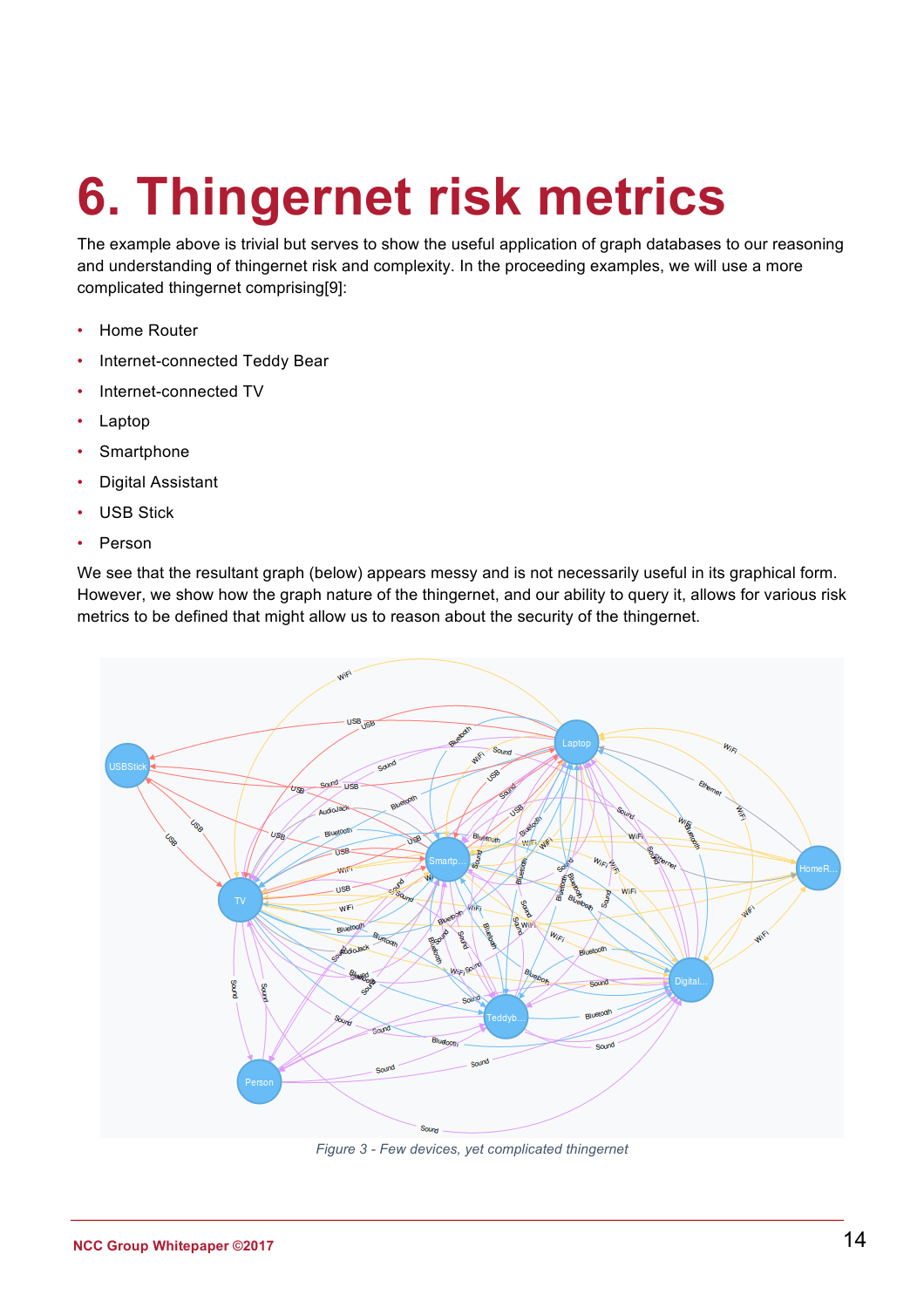To begin, we can obtain the total number of relationships in our graph:

```
START r=relationship(*)
RETURN count(r)
```
This returns 86, so, already, we see that with a seemingly simple thingernet of eight things, there is much complexity by way of 86 different relationships between the things.

The protocol cardinality:

MATCH  $(thing)-(r)-()$  RETURN DISTINCT type(r)

Six distinct protocols:

WiFi Ethernet Sound USB Bluetooth AudioJack

The wireless protocol cardinality:

```
match (n)-[r]-() where r.conntype="Wireless"
return distinct type(r)
```
Three distinct wireless protocols:

WiFi Sound Bluetooth

We can query the number of mobile devices in our thingernet:

MATCH (t:Thing {position:"Mobile"}) RETURN t

Five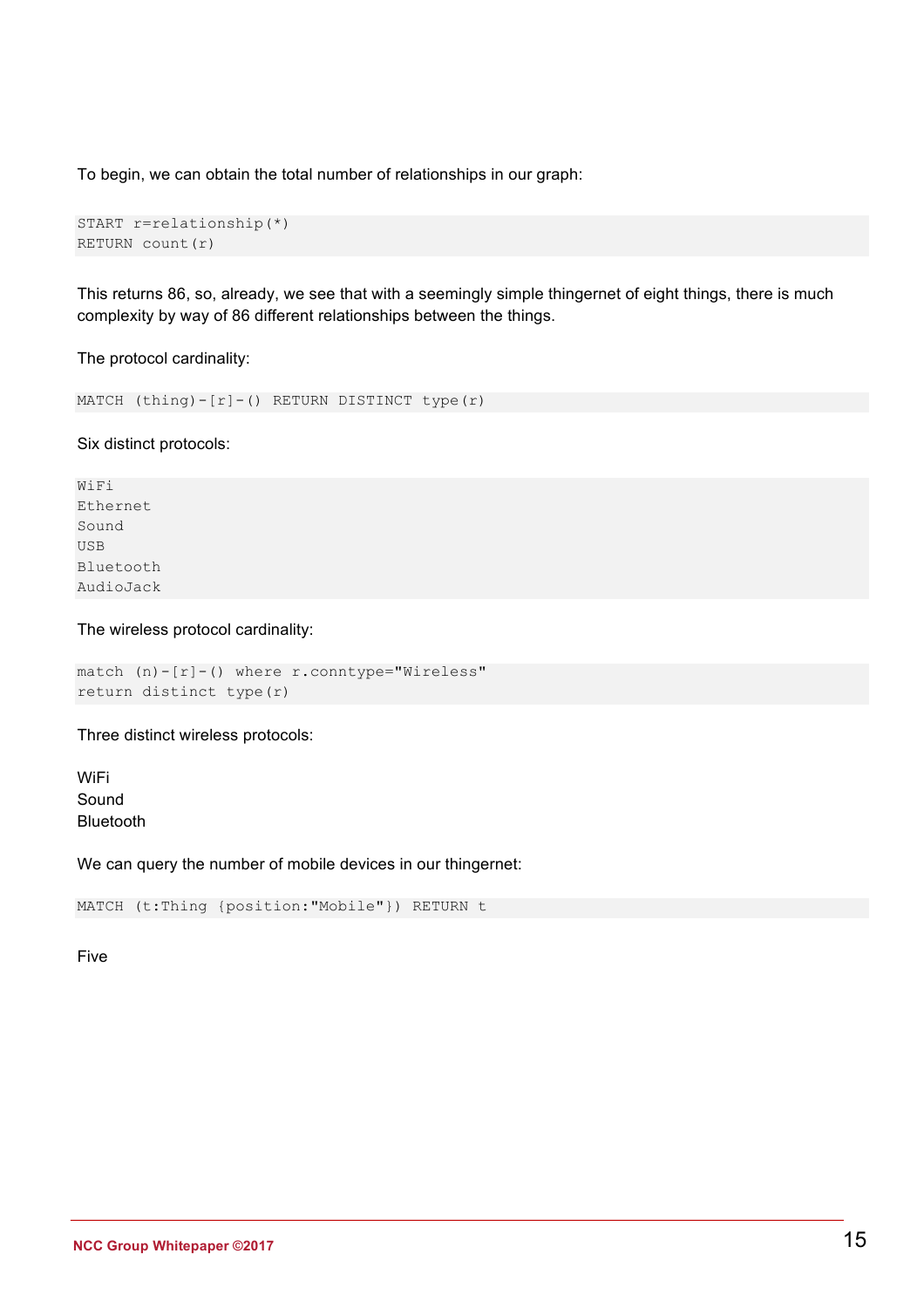

*Figure 4 - There are 5 Mobile Devices in the Thingernet*

#### The number of devices without encryption at rest:

MATCH (t:Thing {encryption:"No"}) RETURN t

#### Five

The number of *mobile* devices without encryption at rest:

```
MATCH (t:Thing {position:"Mobile", encryption:"No"}) RETURN t
```
Two (Teddybear and USBStick)

The number of mobile devices without encryption at rest that store personal, sensitive or mixed data:

```
MATCH (t:Thing {position:"Mobile", encryption:"No"}) where t.data = "Personal" or 
t.data = "Sensitive" or t.data = "Mixed" RETURN t
```
#### Two (Teddybear and USBStick)

We can query which things process audio, visual or both (so, potentially environmentally privacy-impacting):

```
MATCH (thing) WHERE thing.effect = "AV" or thing.effect = "Audio" or thing.effect =
"Visual" RETURN thing
```
#### Six devices:

```
Person
T<sub>T</sub>DigitalAssistant
Smartphone
```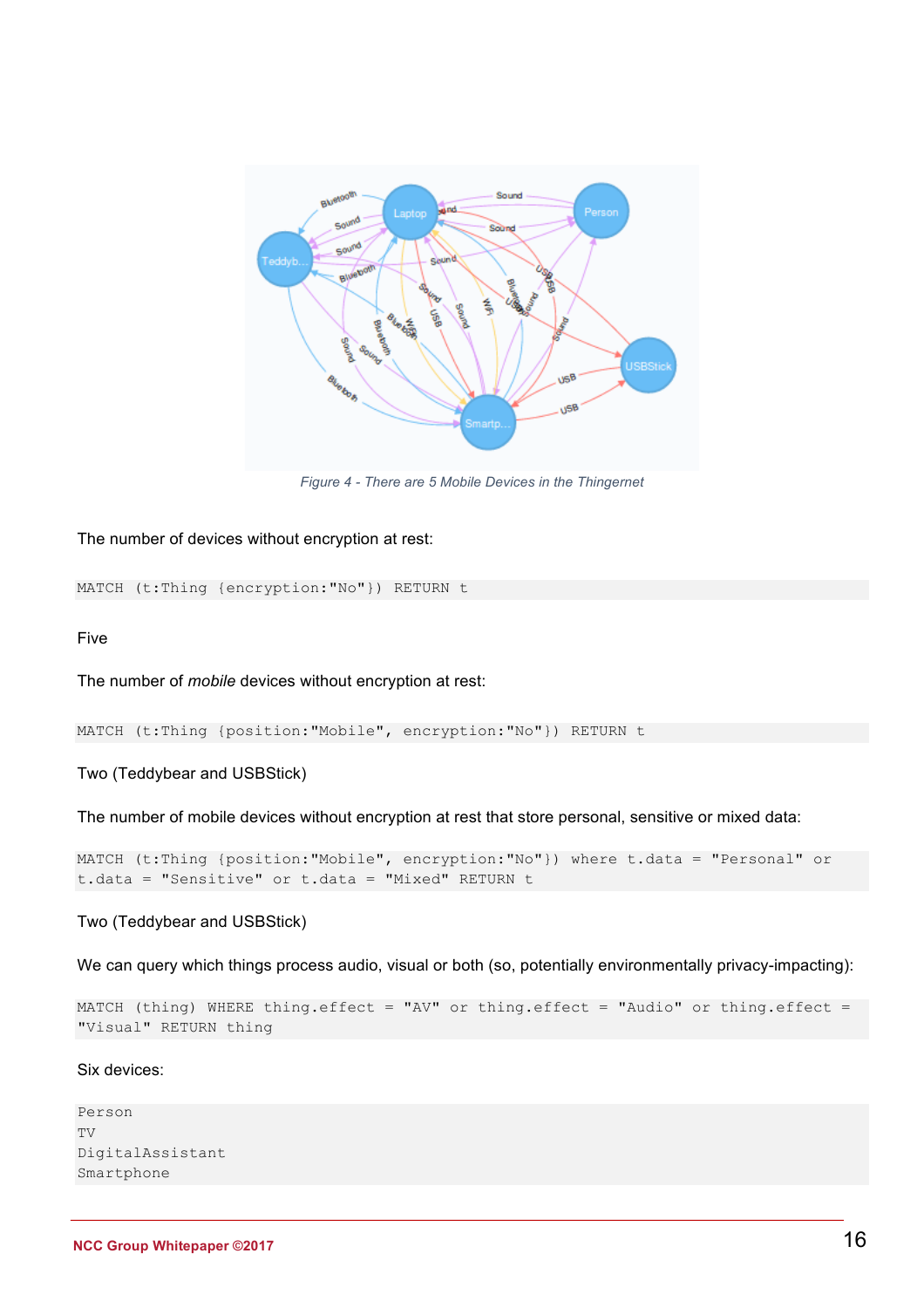Laptop Teddybear

We can retrieve things which have a physical effect on the environment (so, potentially safety-impacting):

```
MATCH (thing) WHERE thing.effect = "Heat" or thing.effect = "Actuator" or 
thing.effect = "Movement" RETURN thing
```
#### Zero (none)

Across the thingernet we can query things that process personal or sensitive information:

```
MATCH (thing) WHERE thing.data = "Sensitive" or thing.data = "Personal" or 
thing.data = "Mixed" RETURN thing
```
#### **Eight**

HomeRouter Person TV DigitalAssistant Smartphone Laptop USB Stick Teddybear

We can query the number of relationships that aren't encrypted:

```
START r=relationship(*) where r.crypto="No"
RETURN count(r)
```
#### 66

We can query the number of wireless relationships that aren't encrypted

```
START r=relationship(*) where r.conntype="Wireless" and r.crypto="No"
RETURN count(r)
```
#### 50

The number of relationships each thing has (to determine which is most complex/offers largest potential attack surface and/or risk) :

```
start n=node(*) match (n)-[r]-() return n.name, count(r) as rel count order by
rel_count desc
```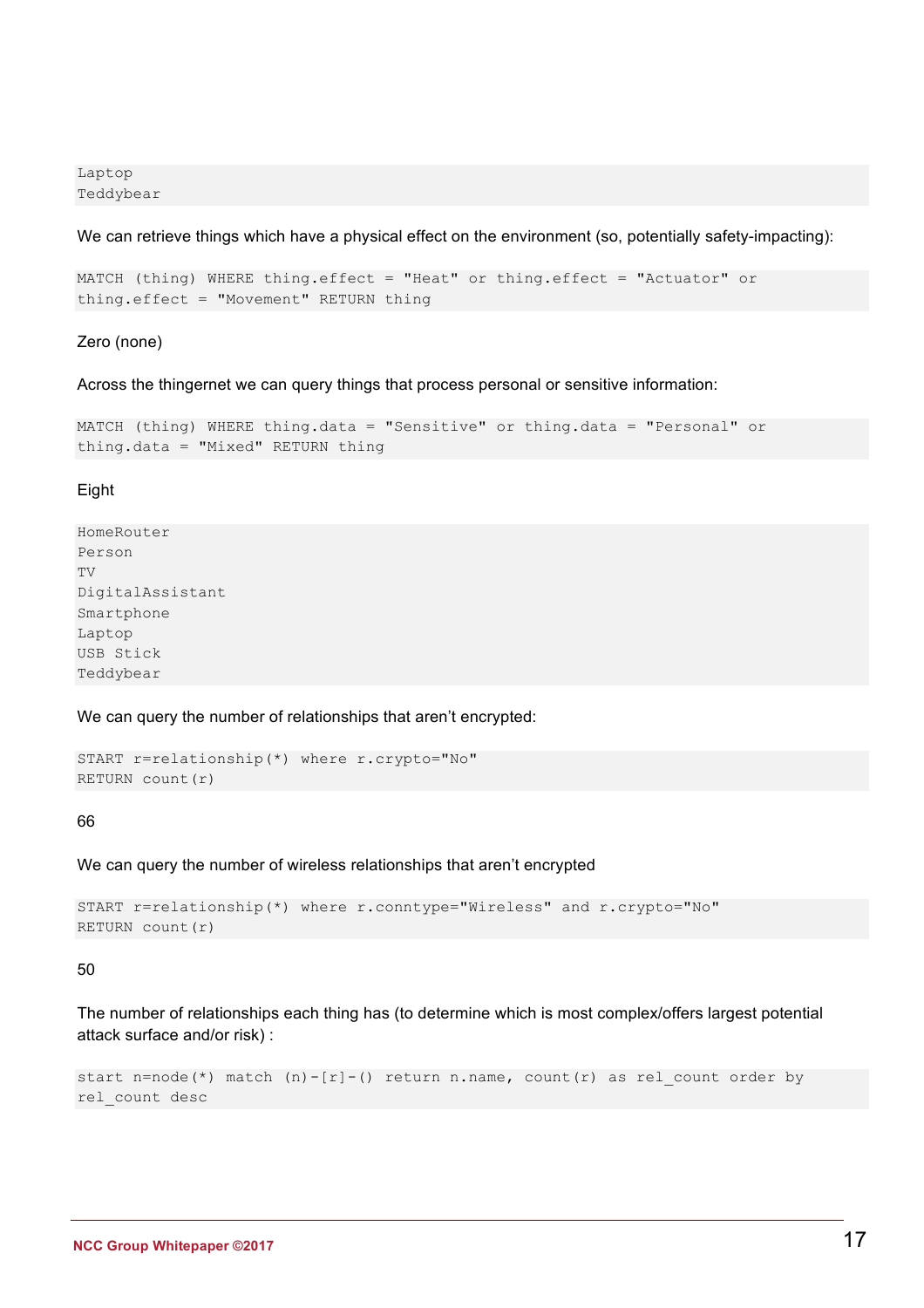| n.name           | rel count |
|------------------|-----------|
| Laptop           | 34        |
| Smartphone       | 34        |
| TV               | 34        |
| DigitalAssistant | 26        |
| Teddybear        | 18        |
| Person           | 10        |
| HomeRouter       | 10        |
| <b>USBStick</b>  | 6         |

We can retrieve the number of relationships that are *not* authenticated:

```
START r=relationship(*) where r.auth="No" RETURN count(r)
```
58

We can retrieve the number of relationships that aren't authenticated and aren't encrypted:

START r=relationship(\*) where r.auth="No" and r.crypto="No" RETURN count(r)

50

### **Thingernet risk profile**

We can summarise output from the queries above to gain an understanding of the thingernet's overall security posture and risk profile. To highlight risk we use a fairly crude colouring scheme:

- Medium risk (**Amber)**: where 50 per cent to 74 per cent of the thingernet is affected by a particular metric
- High risk (**Red**): where 75 per cent to 100 per cent of the thingernet is affected by a particular metric

| <b>Quantification</b>         | <b>Amount</b> | % of entire<br><b>Thingernet</b> | <b>Observation</b>                                                                                                                                                     |  |
|-------------------------------|---------------|----------------------------------|------------------------------------------------------------------------------------------------------------------------------------------------------------------------|--|
| <b>General Metrics</b>        |               |                                  |                                                                                                                                                                        |  |
| Protocol cardinality          | 6             | N/A                              | There are 6 core protocols in operation on the<br>thingernet. A greater number of protocols will<br>increase the complexity and attack surface of the<br>thingernet    |  |
| Wireless protocol cardinality | 3             | 50%                              | Half of the protocols supported by the thingernet<br>are wireless. Wireless protocols are generally<br>more at risk of eavesdropping and man-in-the-<br>middle attacks |  |
| The most connected thing      | Laptop        | N/A                              | The laptop has most inbound and outbound<br>connections, owing to the number of interfaces it<br>possesses                                                             |  |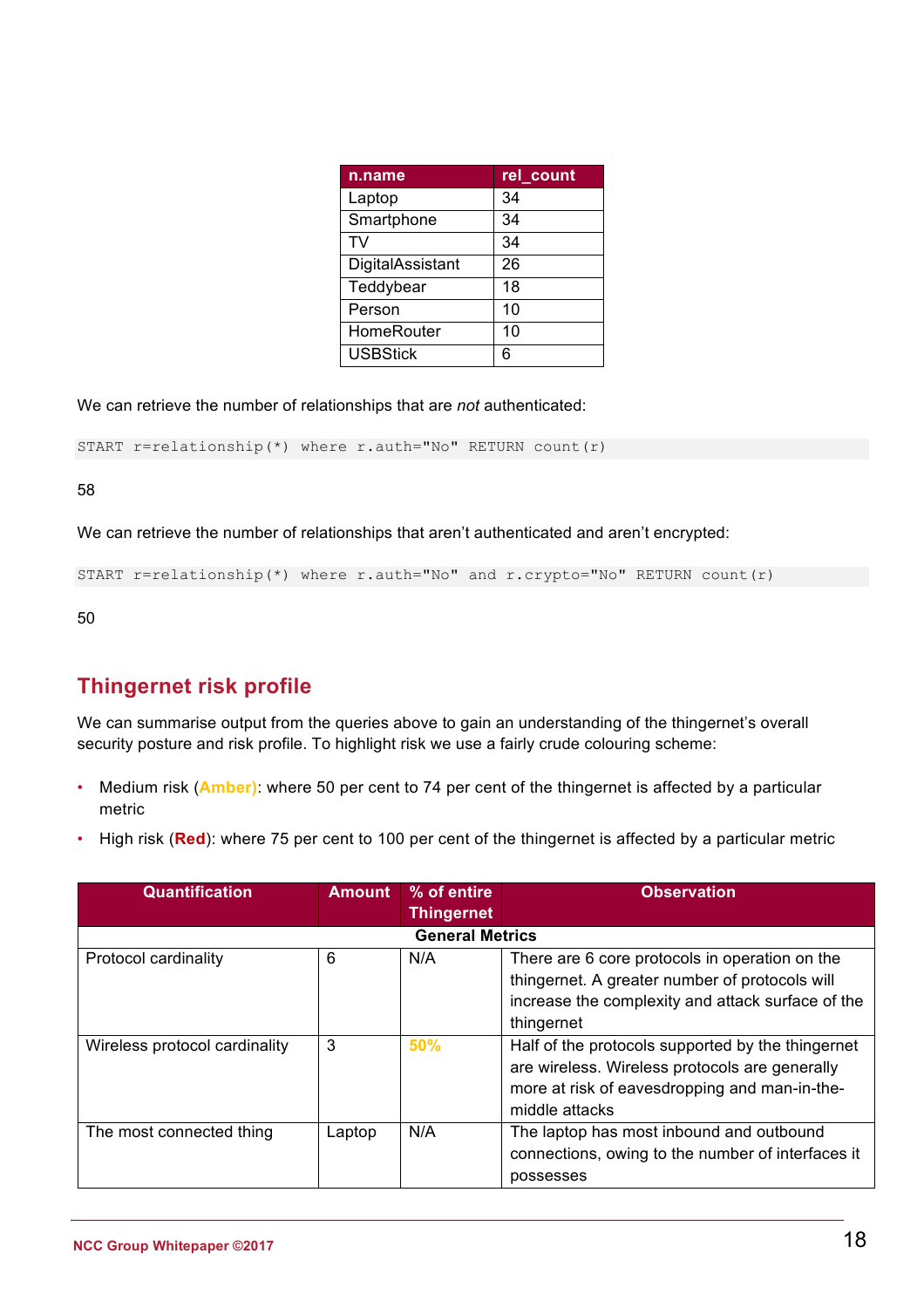| Number of mobile things         | 5              | 63%            | 63% of the things in the thingernet are mobile,     |
|---------------------------------|----------------|----------------|-----------------------------------------------------|
|                                 |                |                | meaning they may move outside of their own          |
|                                 |                |                | thingernet and connect to other networks. Thus      |
|                                 |                |                | increasing the potential for their compromise and   |
|                                 |                |                | potential introduction of malware or unauthorised   |
|                                 |                |                | access when returned to their original thingernet   |
|                                 |                | <b>Privacy</b> |                                                     |
| Number of things without        | 5              | 63%            | 63% of the things are not encrypting stored data    |
| encryption at rest              |                |                | on the thingernet                                   |
| Number of mobile things         | $\overline{2}$ | 25%            | 25% of the thingernet comprises mobile devices      |
| without encryption at rest      |                |                | do not encrypt data at rest, rendering them         |
|                                 |                |                | vulnerable to data loss through lost or stolen      |
|                                 |                |                | devices when leaving the original thingernet        |
| Number of mobile things         | $\overline{2}$ | 25%            | 25% of the thingernet is comprised of mobile        |
| without encryption at rest that |                |                | devices that do not encrypt data at rest and        |
| process personal, sensitive or  |                |                | where that data is personal, sensitive or mixed in  |
| mixed information               |                |                | nature                                              |
| Unencrypted relationships       | 66             | 77%            | 77% of the communication links in the thingernet    |
|                                 |                |                | are not encrypted, rendering them susceptible to    |
|                                 |                |                | eavesdropping and man-in-the-middle attacks         |
| Unencrypted wireless            | 50             | 58%            | 58% of the wireless connections in the thingernet   |
| relationships                   |                |                | are unencrypted, rendering them susceptible to      |
|                                 |                |                | eavesdropping and man-in-the-middle attacks         |
| Number of things that process   | 8              | 100%           | All devices in the network process sensitive or     |
| sensitive or personal           |                |                | personal information                                |
| information                     |                |                |                                                     |
| Number of relationships that    | 58             | 67%            | 67% of the communication links are not              |
| aren't authenticated            |                |                | authenticated, meaning attackers on the             |
|                                 |                |                | thingernet would be able to connect to interfaces   |
|                                 |                |                | without needing to authenticate                     |
| Number of relationships that    | 50             | 58%            | 58% of the communication links are                  |
| aren't authenticated and aren't |                |                | unauthenticated and unencrypted, rendering          |
|                                 |                |                | them susceptible to eavesdropping and man-in-       |
| encrypted                       |                |                | the-middle attacks                                  |
|                                 |                |                |                                                     |
| Environmental privacy impact    | 6              | 75%            | 75% of the thingernet has audio/visual effect,      |
|                                 |                |                | meaning that there's high potential for privacy     |
|                                 |                |                | impact via recording of audio or visuals within the |
|                                 |                |                | operating environment                               |
| <b>Safety</b>                   |                |                |                                                     |
| Physical safety impact          | 0              | 0%             | None of the things interact with the environment    |
|                                 |                |                | in ways that might compromise human safety          |

Compilation of the table above allows us to quickly appraise the security and risk profile of our thingernet. The high-level observations are: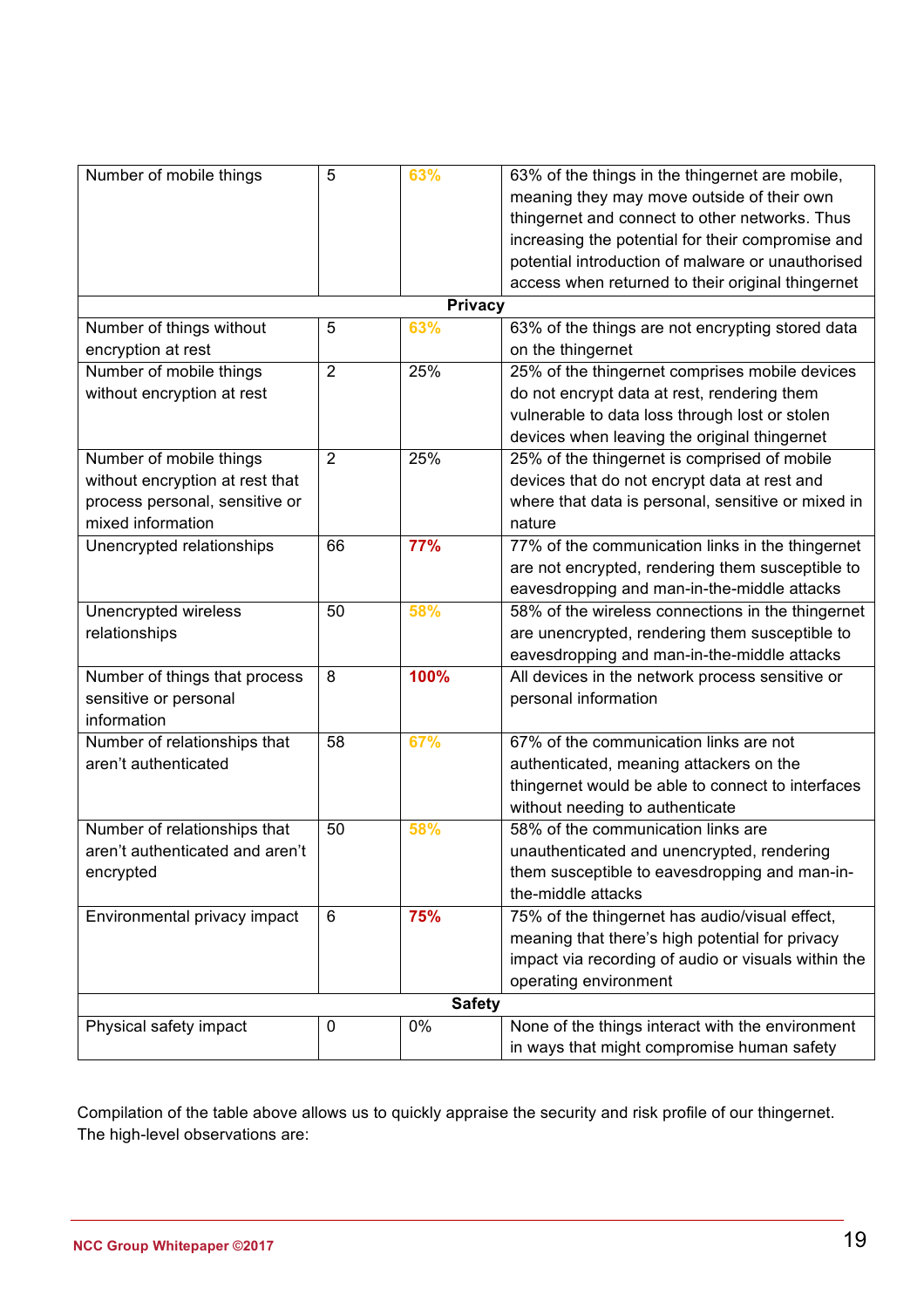- Overall, the thingernet presents a high risk of data exposure and privacy impact (all things in the thingernet process sensitive or personal information)
- There is a broad lack of authentication and encryption of data (in both transit and at rest)
- There is medium to high risk of data exposure due to the use of wireless protocols
- There is a high risk of eavesdropping and man-in-the-middle attacks against the thingernet
- The Laptop poses the biggest risk to the network and thus demands secure lockdown
- There is no risk of physical harm within the thingernet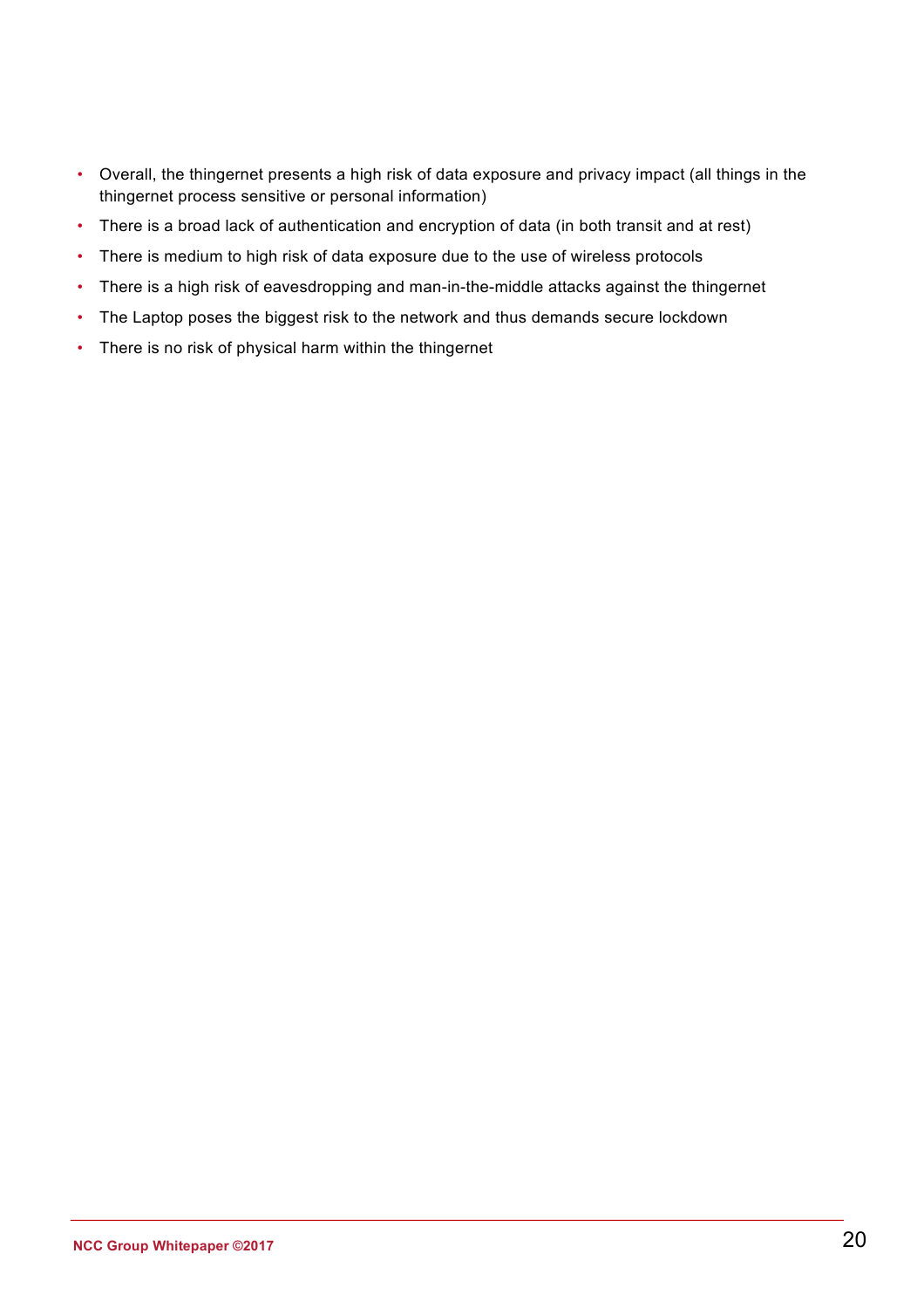## **7. Attack paths**

A useful application of graph databases to thingernets is the ability to get all paths between a source and destination. In the example below, we show paths between a Person and the Teddy Bear via the Sound protocol only (limiting results to the first five for brevity):

match p = (source)-[:Sound\*]-(destination) where source.name='Person' and destination.name='Teddybear' return extract(n in nodes(p)|n.name) AS Paths limit 5

[Person, Laptop, DigitalAssistant, Smartphone, Teddybear]

[Person, Teddybear, TV, Smartphone, DigitalAssistant, TV, Laptop, Teddybear, DigitalAssistant, TV, Teddybear, Smartphone, Laptop, Smartphone, TV, Laptop, Teddybear, Person, Laptop, DigitalAssistant, Smartphone, Teddybear]

[Person, DigitalAssistant, Person, Teddybear, TV, Smartphone, DigitalAssistant, TV, Laptop, Teddybear, DigitalAssistant, TV, Teddybear, Smartphone, Laptop, Smartphone, TV, Laptop, Teddybear, Person, Laptop, DigitalAssistant, Smartphone, Teddybear]

[Person, Smartphone, Person, DigitalAssistant, Person, Teddybear, TV, Smartphone, DigitalAssistant, TV, Laptop, Teddybear, DigitalAssistant, TV, Teddybear, Smartphone, Laptop, Smartphone, TV, Laptop, Teddybear, Person, Laptop, DigitalAssistant, Smartphone, Teddybear]

[Person, TV, Person, Smartphone, Person, DigitalAssistant, Person, Teddybear, TV, Smartphone, DigitalAssistant, TV, Laptop, Teddybear, DigitalAssistant, TV, Teddybear, Smartphone, Laptop, Smartphone, TV, Laptop, Teddybear, Person, Laptop, DigitalAssistant, Smartphone, Teddybear]

In the output above, we can see from the first result how the Person could speak to the Laptop's microphone which, in turn, could output sound that would be consumed by the DigitalAssistant's microphone. This could then output sound that would be consumed by the Smartphone's microphone and could, in turn, project sound to be received by the Teddy Bear.

These results show interesting and possibly unconsidered attack paths by IoT device vendors and system owners/implementers.

Further complexity is seen from the other results whereby the paths are cyclic in nature, i.e. we may pass through the same device via sound multiple times. The second result in the output above shows a more complicated traversal of sound around the thingernet. These paths allow us to identify more nuanced attacks[10] that are perhaps unique to thingernets and would otherwise be difficult to enumerate without a querying/automated mechanism as offered through graph databases.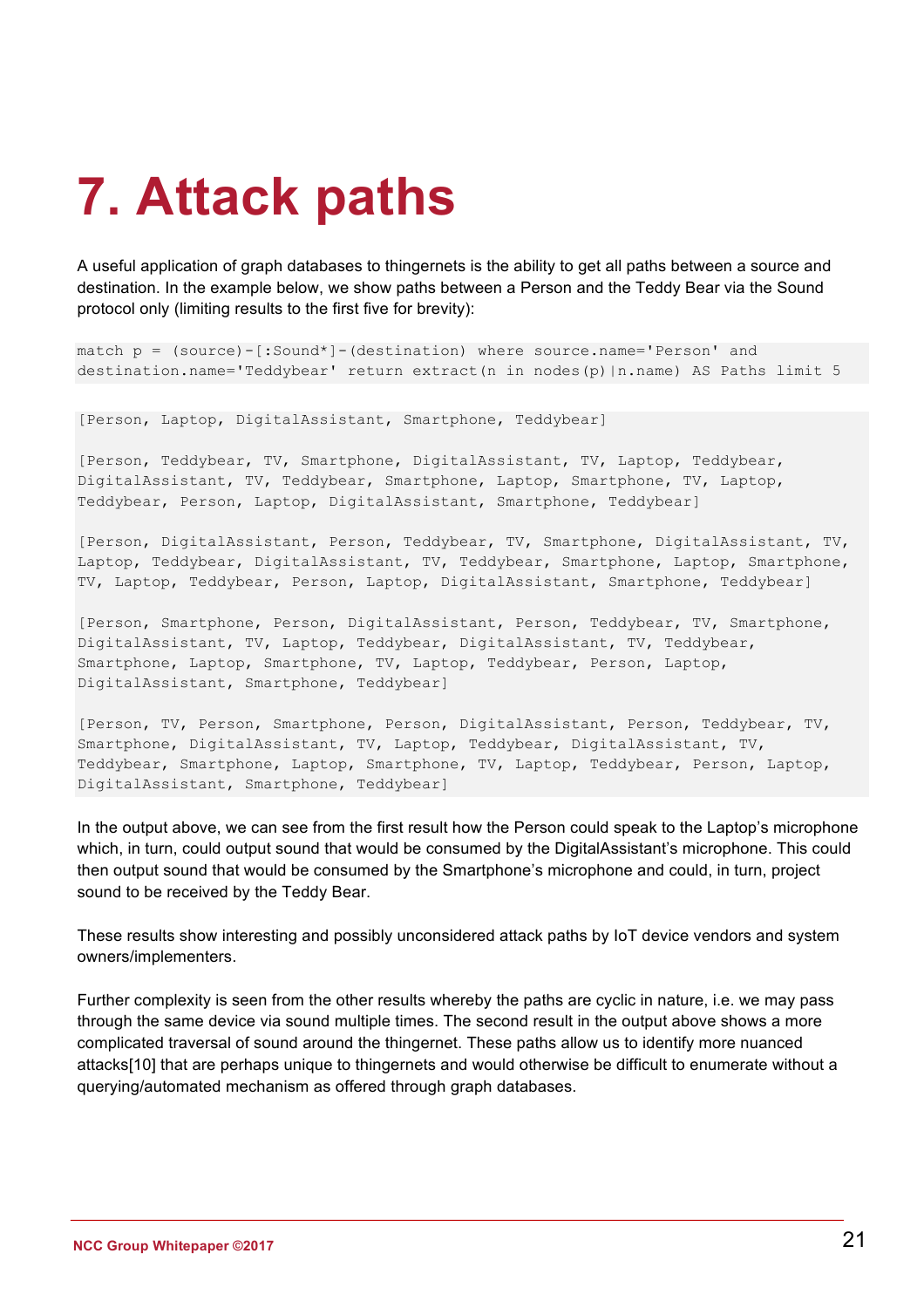# **8. Conclusion**

There are some limitations to the thingernet reasoning approach described in this whitepaper. However, additional work could undertaken to further enrich the models that we are capturing and to reduce the current limitations – there are likely many other properties of devices and interfaces that we could be capturing (which might be security-impacting).

In reality, protocols such as WiFi will have multiple transport and application layer protocols, each of which may offer their own methods of authentication, authorisation and encryption. Furthermore, when marking relationships or data storage as encrypted, we are not currently capturing the strength and type of encryption employed.

Nevertheless, the aim of this paper has been to demonstrate the utility of reasoning about the security of thingernets and to understand the individual security impacts that different things and their profiles have on homogenous networks.

Using graph databases to describe and query properties of thingernets provides a convenient and repeatable method of reasoning about the security of the underlying network and the data that it processes – the outputs support a risk assessment of thingernets and, when used as a tool during system design and threat modelling, can facilitate concepts of security and privacy by design. As the number of devices in a thingernet increases, so does the thingernet's complexity, which can be trivially appraised and reasoned using a graph database approach.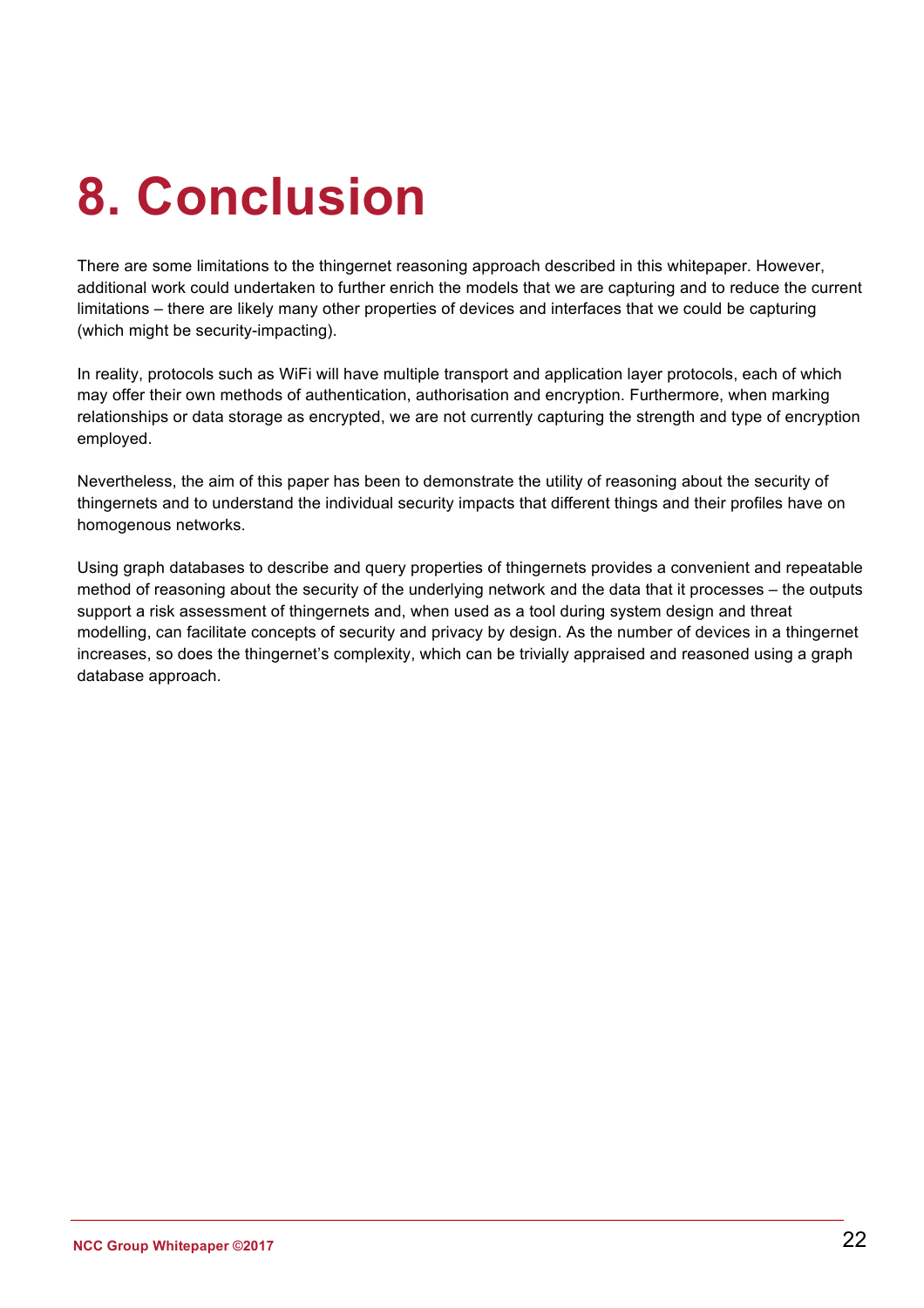## **9. References**

- [1] Credit to my learned colleague Aaron Adams for coining the term 'Thingernet'
- [2] https://neo4j.com/
- [3] https://github.com/nccgroup/thingernet-graph
- [4] https://neo4j.com/developer/cypher-query-language/
- [5] https://github.com/nccgroup/thingernet-graph/blob/master/router.json
- [6] https://github.com/nccgroup/thingernet-graph/blob/master/laptop.json
- [7] https://github.com/nccgroup/thingernet-graph/blob/master/teddybear.json
- [8] https://github.com/nccgroup/thingernet-graph/blob/master/person.json
- [9] https://github.com/nccgroup/thingernet-graph
- [10] http://www.bbc.co.uk/news/av/technology-38966285/how-hackers-could-use-doll-to-open-your-front-door